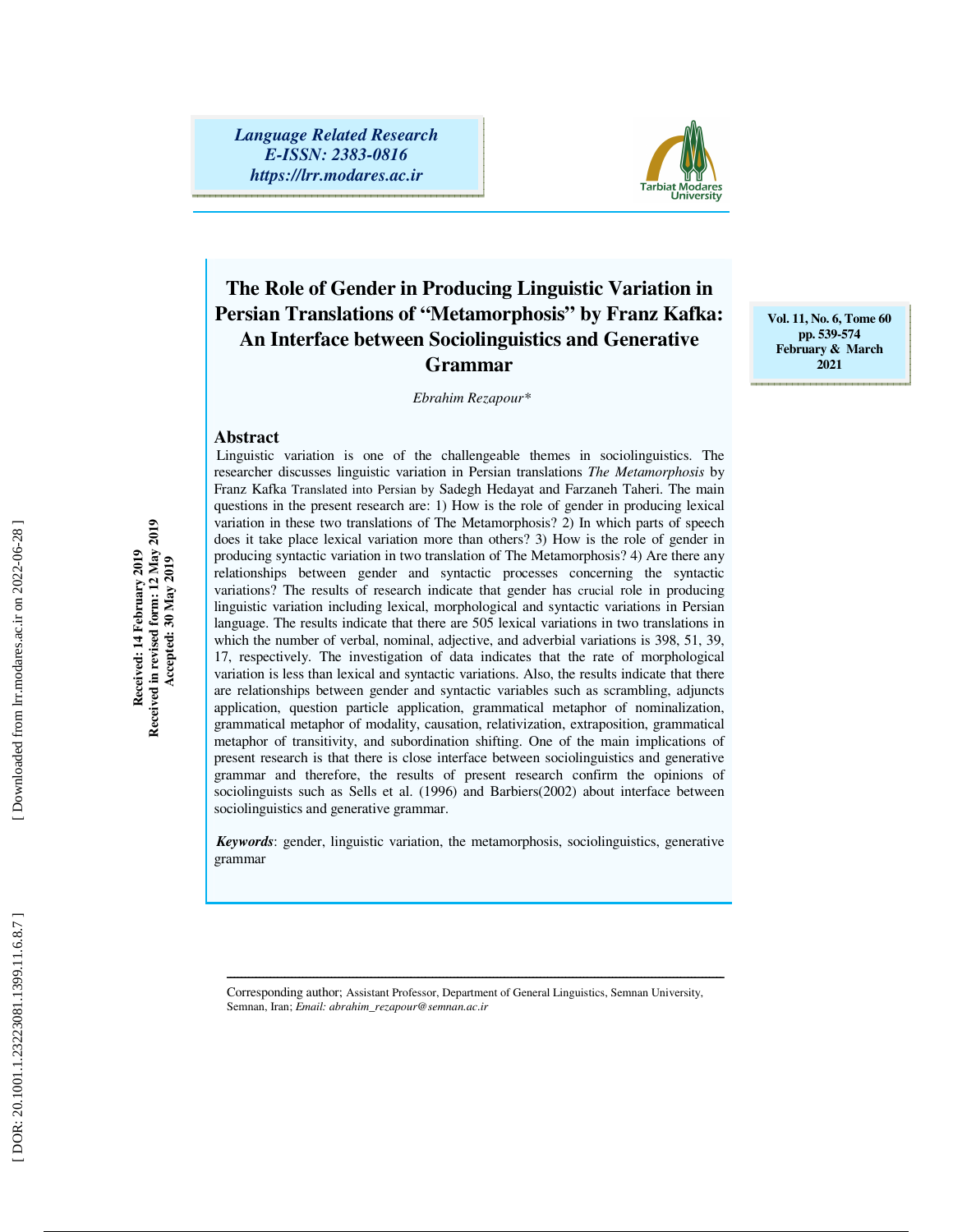*Language Related Research 11(6), (February & March, 2021) 539-574*

#### **1. Introduction**

Linguistic variation is one of the challengeable themes in sociolinguistics. In the contemporary literature of sociolinguistics, one of important paradigm resulting amalgam of sociolinguistic paradigm and generative paradigm emerged. The supporters of this paradigm believe that only integrative theory of syntactic variation including generative and sociolinguistic paradigm can explain the syntactic variations. Variation theory needs formal theory for description and explanation of grammatical characterization of syntactic variations and determination of location of variation in speakers' grammars. Generative theory and sociolinguistics are complementary in the integrative theory of syntactic variations. The task of sociolinguistics is to explain patterns of variation based on social variables such as gender, social class, age, education in the speech community and the task of generative theory is to discover the constraints of syntactic variations. The present research is one of the newest one in discussing about syntactic variations based on integrated theory in Persian texts. The researcher discusses linguistic variation in Persian translations of the book entitled as *The Metamorphosis* compiled by Franz Kafka that is translated by Sadegh Hedayat and Farzaneh Taheri. The main questions in the present research are:

1) How is the role of gender in producing lexical variation in these two translations of The Metamorphosis?

2) In which parts of speech does it take place lexical variation more than others?

3) How is the role of gender in producing syntactic variation in two translation of The Metamorphosis?

4) Are there any relationships between gender and syntactic processes concerning the syntactic variations? The results of research indicate that gender has vital role in producing linguistic variation including lexical, morphological and syntactic variations in Persian language. The results indicate that there are 505 lexical variations in two translations in which the number of verbal, nominal, adjective, and adverbial variations is 398, 51, 39, 17, respectively. The investigation of data indicates that the rate of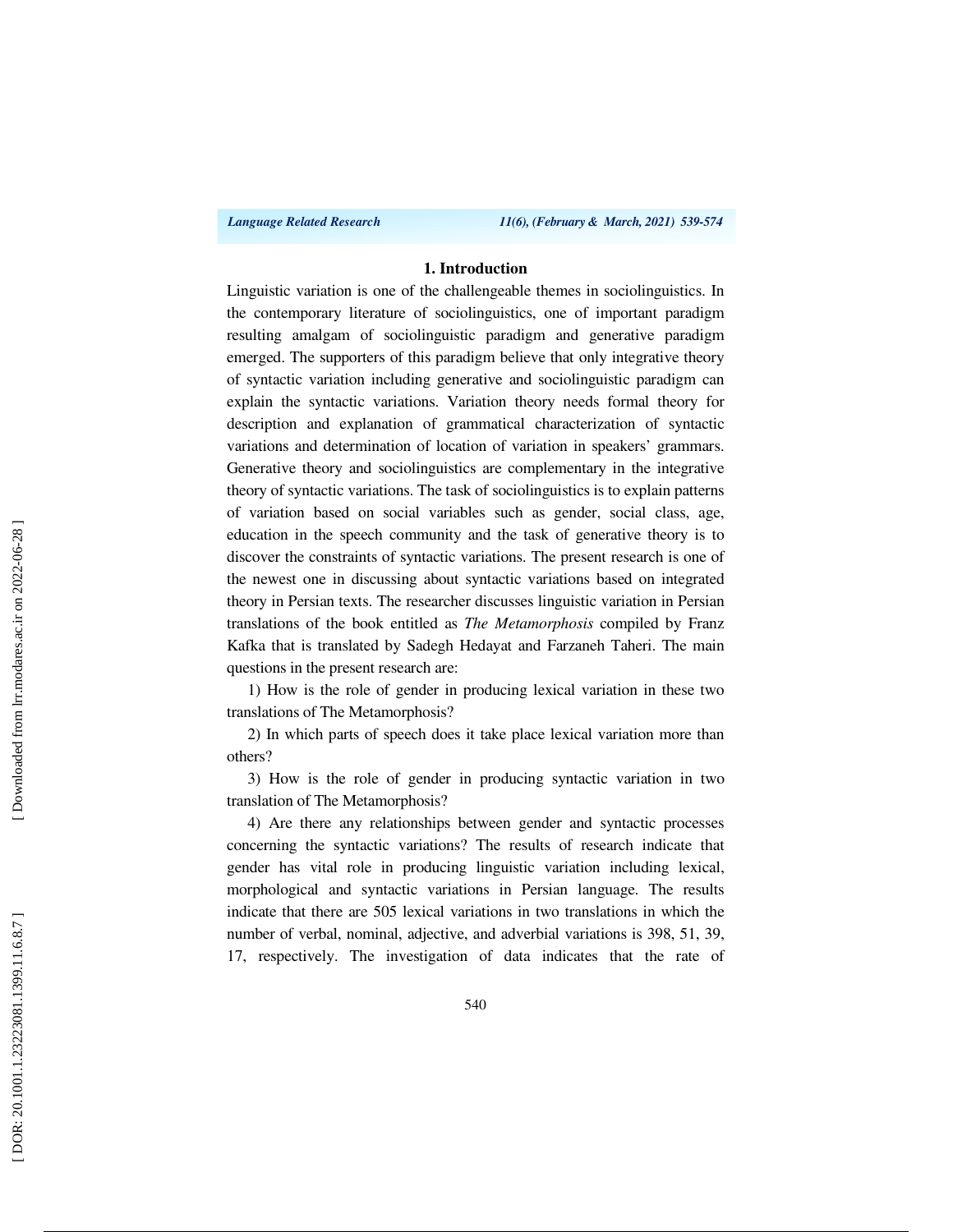morphological variation is less than lexical and syntactic variations. Also, the results indicate that there are relationships between gender and syntactic variables such as scrambling, adjuncts application, question particle application, grammatical metaphor of nominalization, grammatical metaphor of modality, causation, relativization, extraposition, grammatical metaphor of transitivity, and subordination shifting. One of the main implications of present research is that there is close interface between sociolinguistics and generative grammar and therefore, the results of present research confirm the opinions of sociolinguists such as Sells et al. (1996) and Barbiers (2002) about interface between sociolinguistics and generative grammar.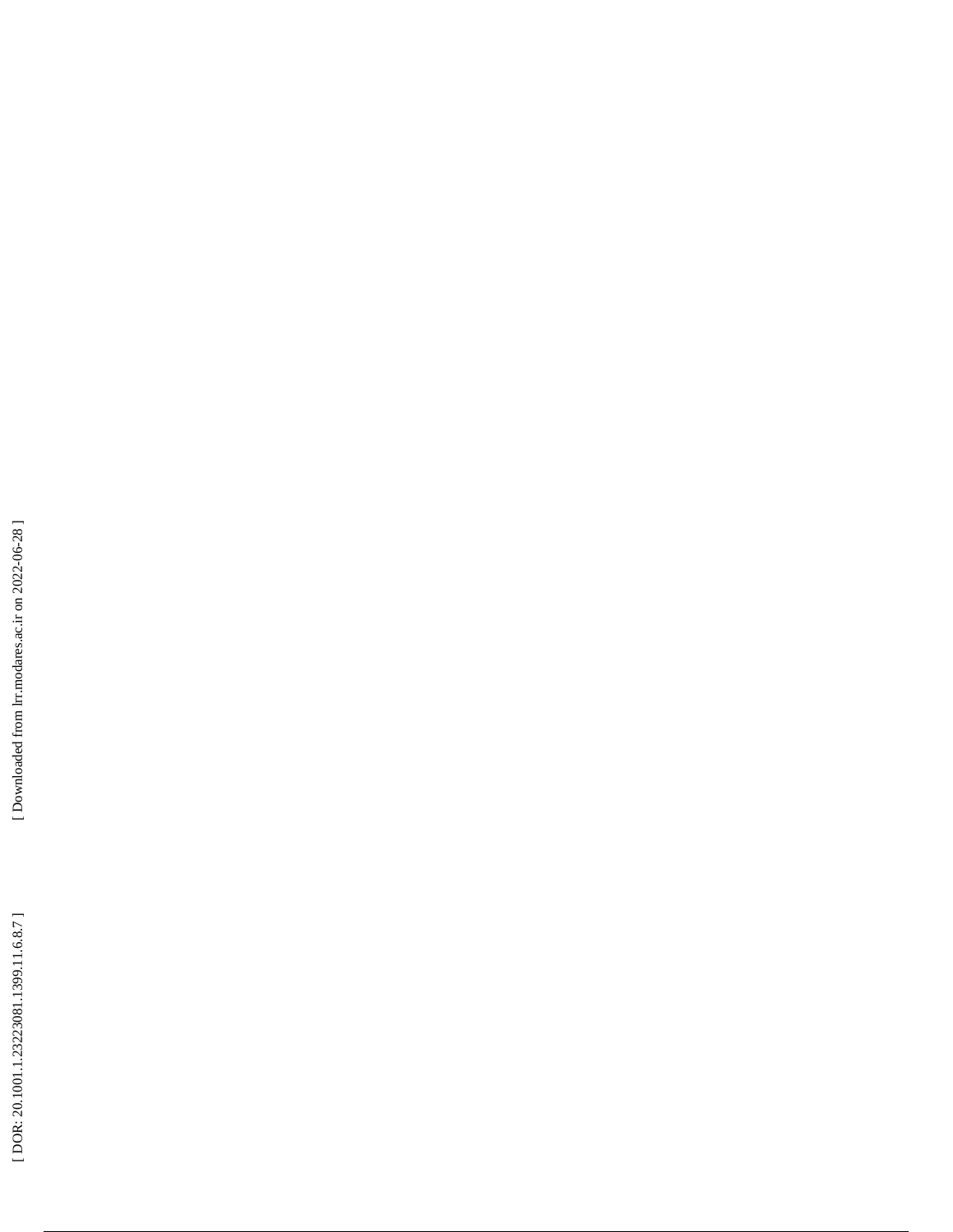ست<sub>اری</sub><br>ستارکن دوماهنامة علمي- پژوهشي دا ۱، ش1 (پياپی ٦٠) بهمن و اسفند ١٣٩٩، صص7٦٩-٥٧٤

نقش جنسيت در تنوع زباني در ترجمههاي فارسي كتاب مسخ اثر فرانتس كافكا: تعامل ميان زبانشناسي اجتماعي و دستور زايشي

### ابراهيم رضاپور <sup>\*</sup>

استاديار گروه زبانشناسي همگاني دانشگاه سمنان، سمنان، ايران.

دريافت: 25/ 11/ 97 پذيرش: 09/ 03/ 98

#### چكيده

تنوع زباني يكي از بحثهاي چالشبرانگيز در زبانشناسي اجتماعي است. نگارنده در پژوهش حاضر به بحث تنوع زباني در ترجمههاي فارسي صادق هدايت و فرزانه طاهري از كتاب مسخ اثر فرانتس كافكا پرداخته است. پرسشهای اساسی در این پژوهش عبارت است از: ۱) نقش جنسیت در تنوع واژگانی در دو ترجمهٔ کتاب *مسخ* چگونه است؟ ۲) تنوع واژگانی بیشتر در کدام<sub>ل</sub>ک از اجزای کلام بیشتر صورت میگیرد؟ ۳) نقش جنسیت در تنوع نحوی در دو ترجمهٔ کتاب *مسخ* چگونه است؟ ٤) چه رابطهای بین جنسيت و فرايندهاي نحوي دخيل در تنوع نحوي وجود دارد؟ يافتههاي پژوهش نشان ميدهد كه جنسيت نقش اساسي در تنوع زباني ازجمله واژگاني، صرفي و نحوي را در زبان فارسي ايفا ميكند. يافتههاي پژوهش حاكي از آن است كه تعداد كل تنوعات واژگاني 505 مورد بوده است. از اين تعداد كل تنوع واژگاني، سهم هر يك از تنوعات اجزاي كلام ازجمله تنوع فعلي 398 مورد، تنوع اسمي 51 مورد، تنوع صفتي 39 مورد و تنوع قيدي 17 مورد بوده است. بررسي دادههاي پژوهش حاكي از آن است كه ميزان تنوع صرفي در مقايسه با تنوعات واژگاني و نحوي بسيار پايين بوده است. يافتههاي پژوهش نشان ميدهد كه رابطة تنگاتنگي بين متغير اجتماعي جنسيت و متغيرهاي نحوي ازجمله قلب نحوي، كاربرد افزودهها، كاربرد ادات استفهام، سببيسازي، موصوليسازي، حركت بند موصولي و ناهمپايهسازي وجود دارد. يكي از پيامدهاي اصلي پژوهش حاضر اين است كه تعامل تنگاتنگي بين زبانشناسي اجتماعي و دستور زايشي وجود دارد و بنابراين نتايج پژوهش حاضر ديدگاههاي زبانشناسان اجتماعي

ــــــــــــــــــــــــــــــــــــــــــــــــــــــــــــــــــــــــــــــــــــــــــــــــــــــــــــــــــــــــــــــــــــــــــ

E-mail: abrahim\_rezapour@semnan.ac.ir :مقاله مسئول نويسندة\*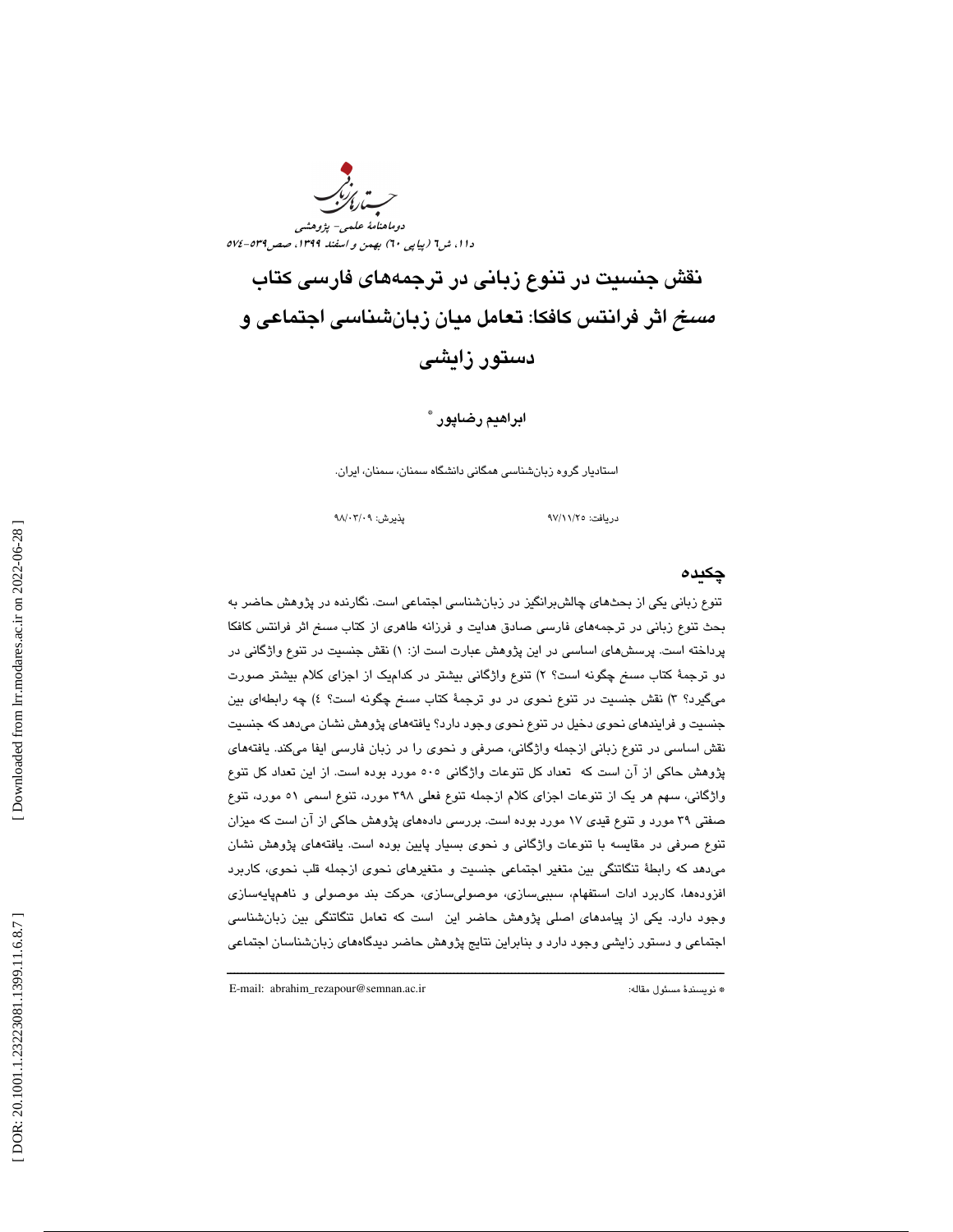ازجمله سلز و همكاران (1996) و باربيرز (2002) را دربارة تعامل بين زبانشناسي اجتماعي و دستور زايشي تأييد ميكند.

واژههاي كليدي: جنسيت، تنوع زباني، كتاب مسخ، زبانشناسي اجتماعي، دستور زايشي.

# . مقدمه 1

بحث تنوعات زباني از ديرباز در حوزة زبانشناسي اجتماعي مطرح بوده است. زبانشناسان اجتماعی ازجمله لباو (1969) به نقش متغيرهای اجتماعی ازجمله جنسيت، طبقهٔ اجتماعی، تحصيلات، سن، قوميت و غيره در تنوع زباني پرداختهاند. حاصل چنين مطالعاتي به شكلگيري نظرية تنوع<sup>۲</sup> در زبانشناسي اجتماعي منجر شده است كه توسط لباو در سال ۱۹۲۹ مطرح شده است. از منظر نظرية تنوع، اغلب تنوعات زباني ناشي از تأثير متفاوت متغيرهاي اجتماعي است و البته در اين نظريه اشاره شده است كه در همة موارد نميتوان انتظار داشت كه تمام تنوعات زباني ناشي از متغيرهاي اجتماعي باشد، بلكه تنوعات زباني در برخي موارد ممكن است ناشي از عوامل درون زباني باشد كه در محيط زباني مختلف ممكن است به وقوع بپيوندند. زبانشناسان اجتماعي در سالهاي اخير مطالعات نظري گستردهاي را در زمينة تنوع نحوي انجام دادهاند كه به شكلگيري دو الگوي برجسته در زمينة تحليل تنوع و تغيير زباني بين و يا درون گونههاي زباني منجر شده است. برخي از زبانشناسان اجتماعي سعي كردهاند سازوكارهايي را براي تعيين تنوع نحوي از طريق تركيب ديدگاههاي اين دو پارادايم اتخاذ كنند. آنها مدعي شدهاند كه چنين پلي شرط لازم براي درك و فهم تنوع و تغيير زبان محسوب ميشود و اين تنوعات تحت تأثير عوامل اجتماعي است و اما چنين تنوعاتي تحت حاكميت .(Wilson & Henry, 1998: 8; Sells et al., 1996b: 173) هستند ممكن دستورهاي ماهيت حصول به چنين سازوكارهايي به تمايل پژوهشگران تنوعگرا و زايشي به تلفيق ديدگاههاي پارادايم۱ها<sup>۳</sup> بستگي دارد. رويكرد تنوعِگرا از شفافسازي تنوع زباني خرد از طريق تحليل نظامهاي دستوري با استفاده از ابزارهاي فني بهره خواهد برد كه از طريق رويكرد زايشي در 1 دسترس قرار گرفته است. از طرف ديگر باور بر اين است كه رويكرد زايشي ميتواند حداكثر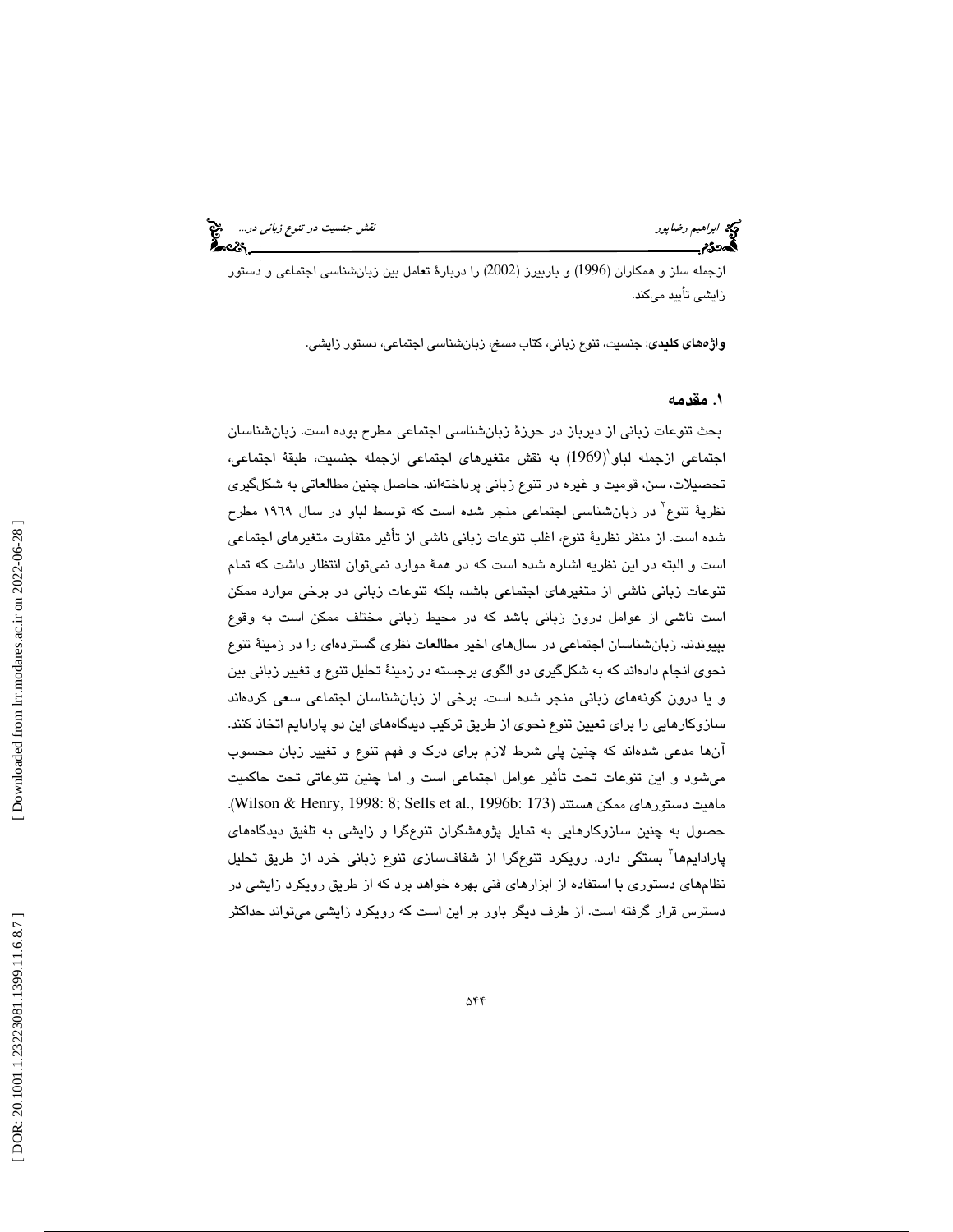دستاورد را در زمينة تنوع داشته باشد درصورتيكه به ساختار دستوري از نگاه كاربردي نظر داشته باشد (1994 ,Taylor; 2000 ,Wurff der Van (و از طريق دسترسي به روششناسي تنوعگراها میتوان ساخت دستوری را درك كرد ( Meechan & Foley, 1994: 82; Sells et .( al.,1996a: 624

تاكنون مطالعاتي در زمينة تنوع در گفتار گويشوران زبان فارسي صورت گرفته، اما نگارنده در پژوهش حاضر سازوكار جديدي را جهت بررسي نقش جنسيت در تنوع واژگاني و نحوي يعني بررسي ترجمههاي كتاب مسخ برگزيده است كه در اين رابطه ترجمههاي صادق هدايت و فرزانه طاهري انتخاب شده است. مطالعات صورتگرفته در زمينة تنوع زباني نشان مي دهد كه تاكنون هيچ پژوهشي از اين سازوكار جهت بررسي تنوع زباني استفاده نكرده است. پرسشهای اساسی در این پژوهش عبارت است از: ۱) نقش جنسیت در تنوع واژگانی در دو ترجمهٔ كتاب *مسخ* چگونه است؟ ۲) تنوع واژگانی بیشتر در كدام<sub>ل</sub>ک از اجزای كلام بیشتر صورت میگیرد؟ ۳) نقش جنسیت در تنوع نحوی در دو ترجمهٔ کتاب *مسخ* چگونه است؟ ٤) چه رابطهاي بين جنسيت و فرايندهاي نحوي دخيل در تنوع نحوي وجود دارد؟

# . پيشينة تحقيق 2

بي0من ٔ (١٩٨٦، ترجمهٔ مقدمكيا، ١٣٩٣: ٢٢٩-٢٢٠) به مطالعهٔ واجشناسي اجتماعي، واژهشناسي اجتماعي و نحوشناسي اجتماعي در گفتار ايرانيان پرداخته است. وي در توصيف نحوشناسي اجتماعي به دو حوزة كاركردهاي عملياتي و تركيببندي شكل كلي پيام پرداخته است. وظيفة كاركردهاي عملياتي پيشبرد يك تعامل از شروع تا خاتمة آن از ميان تمامي كاركنشهاي بالقوه و كاركنشهاي فرعي است كه ممكن است در تعامل نقش داشته باشند.

غفارثمر و يزدانفر (1391) به بررسي تأثير عوامل اجتماعي بر بيان آينده در زبان فارسي پرداختهاند و مشخص شد كه گويشوران زمان آينده را به نه گونة واژگاني ـ نحوي ابراز داشتهاند. يافتههاي تحقيق حاكي از آن است كه حال استمراري پركاربردترين گونهٔ واژگاني ــ نحوي بيان آينده در گفتار مشاهدهشوندگان بوده است.

4 احمدخاني و همكاران (1395) در مطالعة واجشناسي اجتماعي به بررسي موردي قلب واجي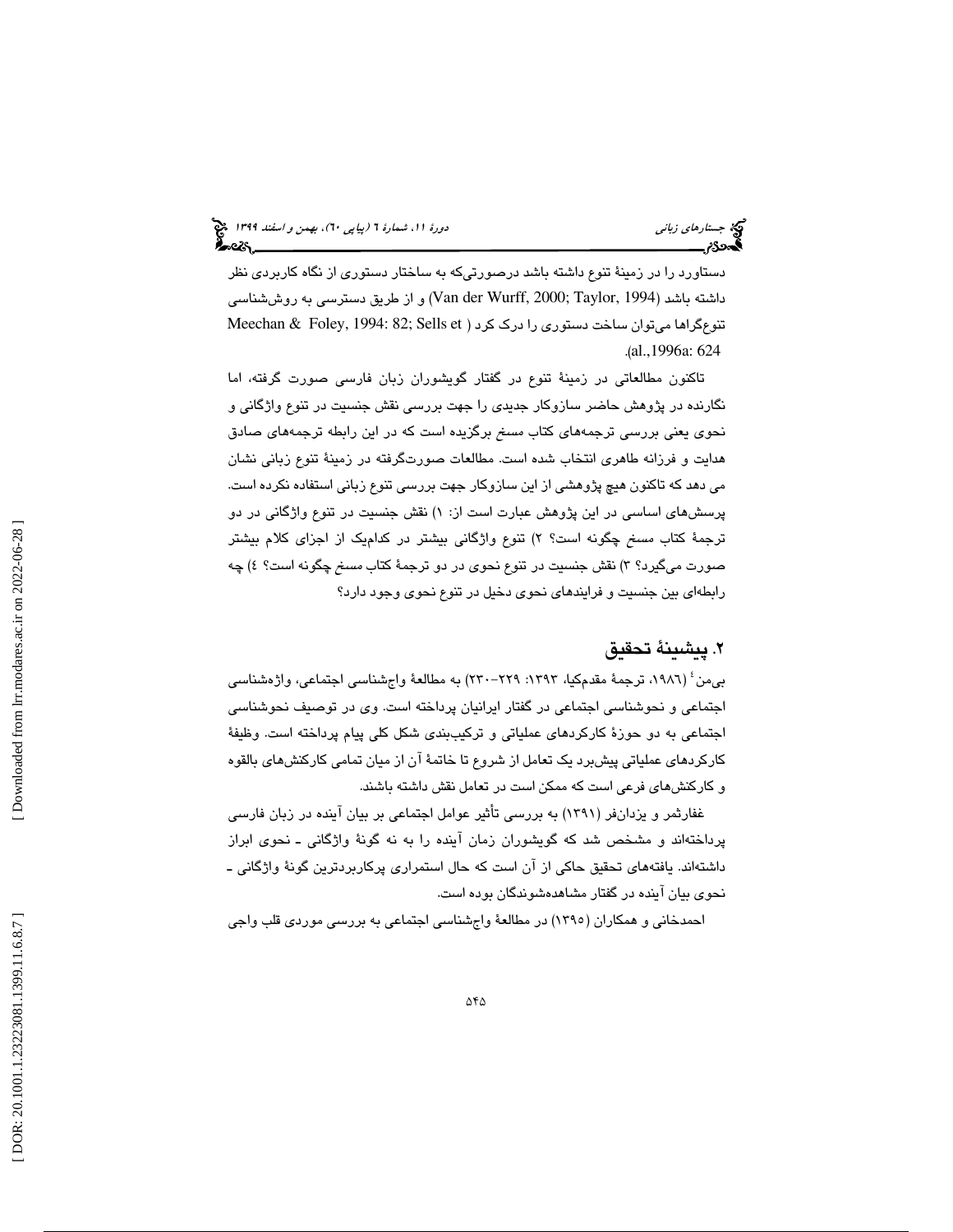در زبان فارسي بر اساس عوامل اجتماعي سن و تحصيلات پرداختهاند. نتايج تحقيق نشان مي- دهد كه با افزايش سن و تحصيلات وقوع فرايند قلب واجي كاهش مييابد.

آهنگر و شاهسوار (۱۳۹۳) به بررسی تأثیر متغیرهای اجتماعی جنسیت، سن و تحصیلات بر كاربرد متغيرهاي زباني فارسي در نهبندان ازجمله ساخت هجا، عناصر ساختواژي و نحوي پرداختهاند. بررسي و تحليل دادههاي پژوهش نشان ميدهد با وجود اينكه تحصيلات عاملي مهم در ايجاد تمايز زباني در بين گويشوران نهبنداني است، در برخي متغيرها سبب تمايز گفتار گويشوران باسواد و بيسواد نشده است. در گروه جوانان و افراد مسن مشاهده شد كه جنسيت در بيشتر متغيرها نقش تعيينكنندهاي در تمايز گفتار زنان و مردان داشته است. افزايش سن در گروه جوانان و افراد مسن باسواد با افزايش استفاده از صورتهاي معيار همراه است.

رضاپور (:1396 77) به بررسي تعامل ميان نحو و زبانشناسي اجتماعي از طريق تحليل كاربرد چند ساخت نحوي زبان فارسي در دو گفتمان روزمره و علمي از منظر نظرية تنوع لباو پرداخته است. در گفتمان روزمره مردان نسبتبه زنان بيشتر از قلب نحوي، ساخت اسنادي و قيود تأكيد استفاده كردهاند و در گفتمان علمي برعكس زنان نسبتبه مردان در كاربرد قلب نحوي و ساخت اسنادي تا حدود زيادي پيشتاز بودهاند.

ادلي 5 2006:198-199) در مطالعة ساختهاي پرسشواژهاي زبان فرانسه به اختياري ) بودن نحو پي برده است. تنوع در كاربرد گونههاي مختلف ساختهاي پرسشواژهاي ناشي از نوع سياق و گونههاي سبكي است. تغيير سبكي ناشي از حركت اختياري ساختهاي پرسشواژهای در زبان فرانسه تحت حاکمیت کارکردهای غیرنحوی سطوح تعامل نحو یعنی<br>سطح کاربردشناسی است.

ادلي (2006) همچنين مدعي است كه بين تفاوتهاي سبكي و تفاوتهاي اجتماعي همبستگي وجود دارد. ادلي (2004) نشان داده است كه تأثيرات اجتماعي قابل ملاحظهاي به لحاظ آماري بر قضاوتهاي دستوري ساختهاي پرسشواژهاي در زبان فرانسه وجود دارد و چنين تأثيرات اجتماعي درمورد ساختهاي پرسشواژهاي نسبتبه ساختهاي ديگر برجستهتر است. ادلي (473 2013:) در بررسي تنوع نحوي ساختهاي پرسشواژهاي زبان فرانسه از 5 منظر نظرية اجتماعي فرهنگي بورديو نشان داد كه تحليلهاي آماري حاصل از بررسي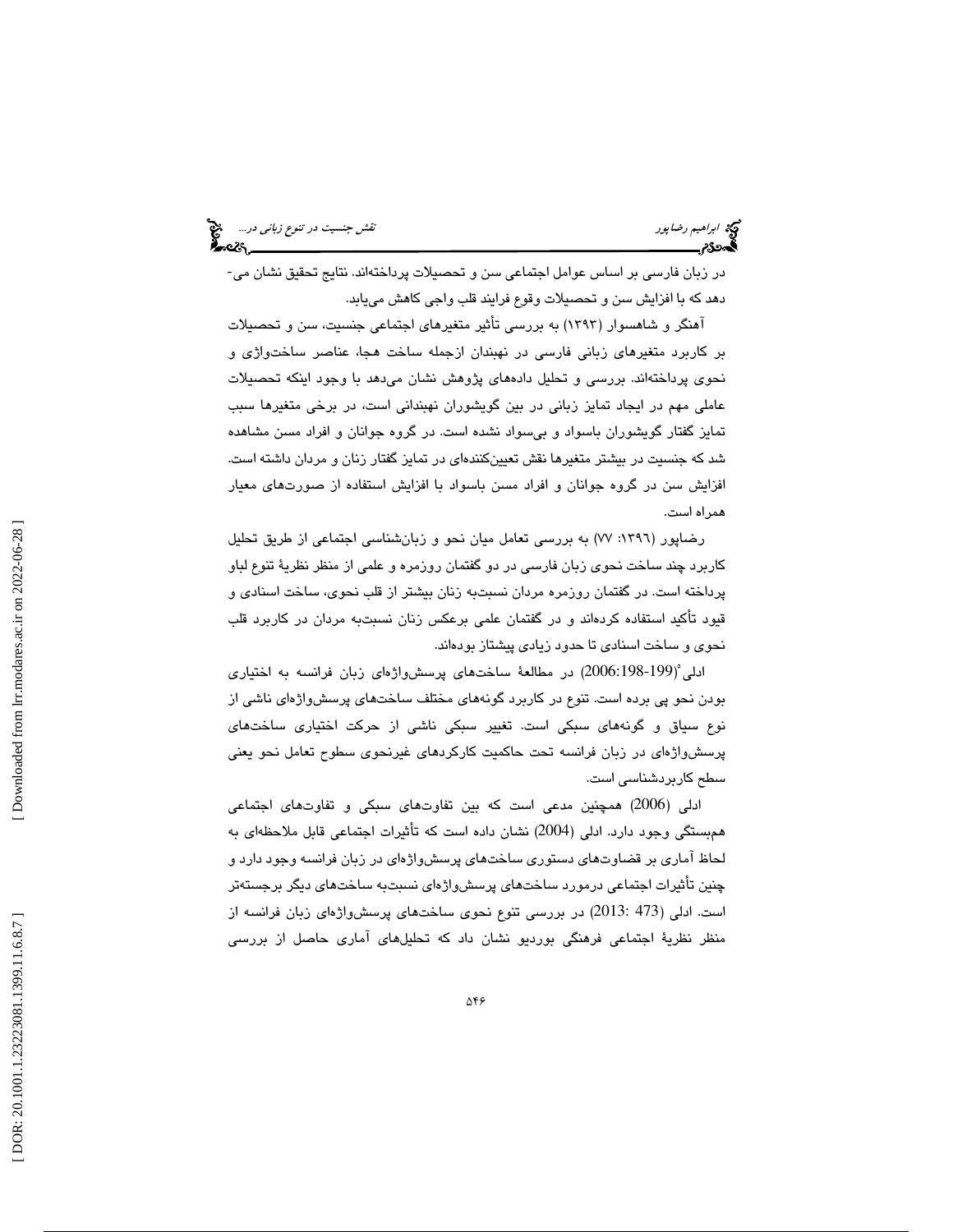متغيرهاي درونزباني و همچنين متغيرهاي درونزباني و برونزباني حاكي از گذار از جنبة نظام نحوي مشترك بهسمت جنبة تنوع اجتماعي است. اين نتايج نشان ميدهد كه تحليل ساختار اجتماعي معتبر ميتواند الگوهاي برجستة تنوع زبانشناسي اجتماعي را آشكار سازد كه در صورت عدم بررسي تأثير ساختار اجتماعي بر ساختار نحوي، چنين الگوهايي ناشناخته باقي ميمانند.

تاليمونته 6 2011) به بررسي تنوع زباني در كاربرد افعال ربطي در گونههاي مختلف زبان ) انگليسي در كانادا پرداخته است. وي دريافته است كه كاربرد فعل ربطي گذشتة was بعد از همة ضماير مفرد و جمع به صورت الگوي منظم همانند افعال باقاعدة ديگر در زبان انگليسي درآمده است. نتايج پژوهش نشان ميدهد كه عوامل مختلفي ازجمله ساخت وجودي، شخص دستوري فاعل، گروه اسمي در مقابل ضمير جمع they در گونههاي متفاوت زبان انگليسي نقش مهمي در توزيع متفاوت فعل ربطي was دارد. چنين نتايجي الگوهاي جهانشمول را آشكار ميسازند، اما اين الگوها تحت حاكميت اصول موضعي تنوع بهطور متفاوت بازنمايي ميشوند. تاليمونته نتيجه ميگيرد كه تنوع دريچة منحصربهفردي را براي جهانيهاي زبان فراهم ميسازد.

فسولد (2013:193) به تبيين رفتار تنوعات زباني در نظرية كمينهگرا پرداخته است. وي نمونهای از تنوع را در نحو صورتگرا ازجمله حركت پرسشواژه و حركت كل سازه<sup>۷</sup> مورد بحث و بررسي قرار داده است. فسولد اشاره كرده است تنوع زماني اتفاق ميافتد كه گويشوري بخواهد يكي از دو صورت متناوب [speak to-NP يا speak to-NP را از واژگان انتخاب نمايد. در حالت نخست اگر گروه اسمي شامل پرسشواژه باشد، آنگاه پرسشواژه حركت ميكند و حرف اضافه در جايگاه اوليه ابقا ميشود. اگر صورت دوم انتخاب شود، حركت كل سازه حادث خواهد شد. اما چنين تحليلي توهمي بيش نيست. سبک و عوامل اجتماعي ديگر بر انتخاب صورتهاي مذكور تأثير ميگذارند. چنين تحليلي دربارة كاربرد صورتهاي تنوع نحوی در قلب برنامهٔ کمینهگرا قرار دارد و همسو با حدس و گمان چامسکی ــ بورر<sup>^</sup> است. نظريهٔ نحوي در سطح جمله و نه پارهگفتار بحث ميكند، اما تبيينهايي براي تنوع پارهگفتارها در دسترس است، اگرچه پارهگفتارها خارج از دستور هستند. تأثيرات اجتماعي بهجاي اينكه بخشي از دستور باشند، ميتوانند بر چينش انتخاب توسط گويشوران (يا شايد درج آن در واژگان) از واژگان مؤثر واقع شوند.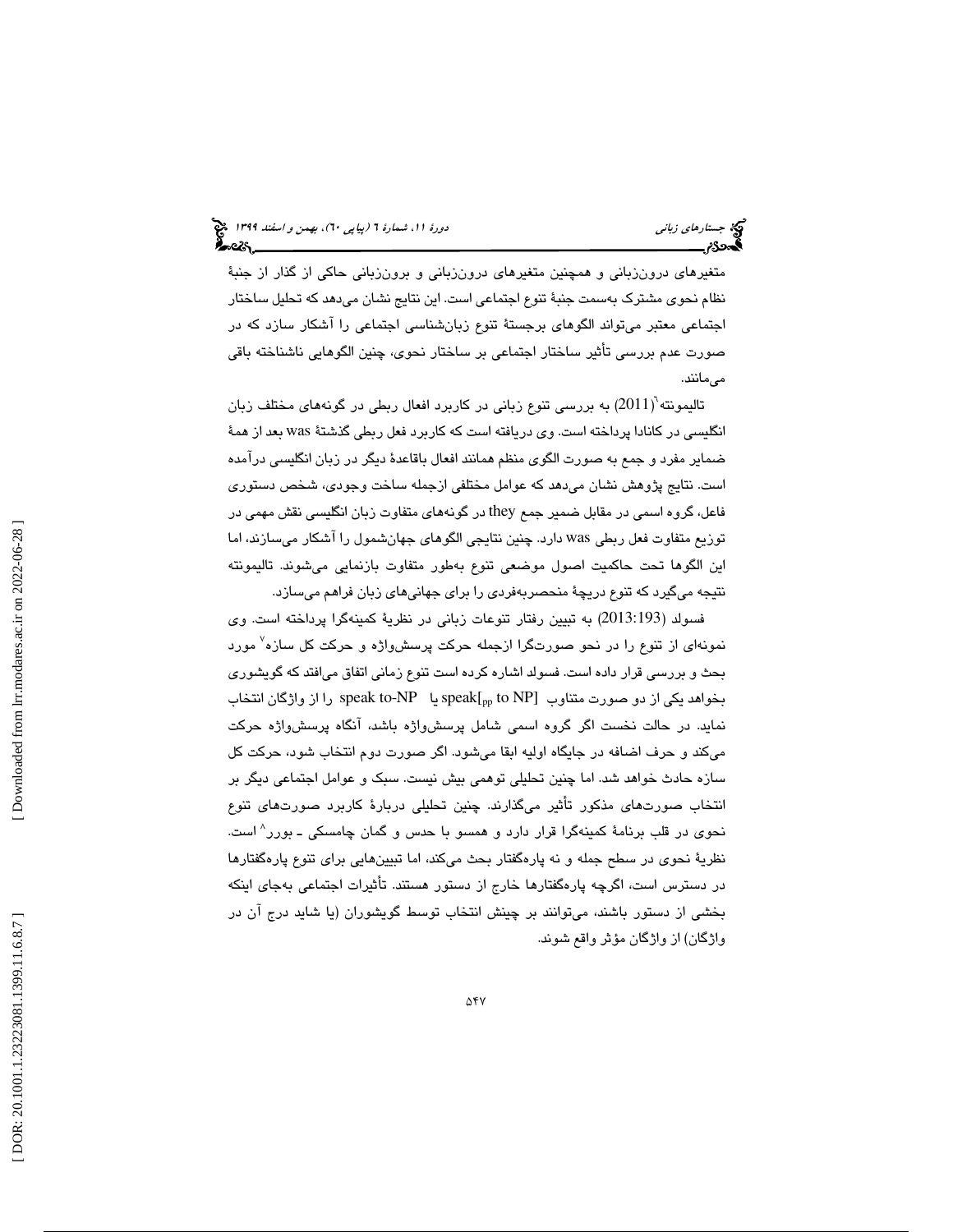ابراهيم رضاپور نقش جنسيت در تنوع زباني در...

# .3 چارچوب نظري پژوهش

تنوع زباني يكي از مباحث مهم و اساسي زبانشناسي اجتماعي است كه در سالهاي اخير بسياري از زبانشناسان اجتماعي در اين زمينه به انجام پژوهش پرداختند. نقش نيروهاي بيروني ازجمله متغيرهاي اجتماعي جنسيت، طبقة اجتماعي، سن، تحصيلات، قوميت و سبك در تنوع زباني بسيار تأثيرگذار است. تاكنون زبانشناسان اجتماعي و روانشناسان زبان به تبيين تنوع زباني پرداختهاند و در سالهاي اخير پادايم جديدي حاصل تلفيق پارادايمهاي زبانشناسي اجتماعي و دستور زايشي شكل گرفته است كه چارچوب نظري مقاله حاضر است.

### 1ـ3 . انواع متغيرهاي زباني

هادسون 9 1996:169-171) متغير را شامل مجموعهاي از تناوبها درنظر گرفته است كه داراي ) چيزهاي مشتركي هستند. او انواع متغيرهاي زباني را برحسب سطوح زبان ازجمله آواشناسي، واجشناسي، صرف، واژگان و نحو شامل موارد زير درنظر گرفته است: ۱) متغيرهاي آوايي: الگوی واجشناسی يكسان كه دارای بازنماییهای آوایی متفاوت است. ۲) متغیرهای واجی: عنصر واژي يكسان كه داراي ساختهاي واجي متناوب است. ٣) متغيرهاي صرفي: واژهٔ يكسان كه داراي ساختهاي صرفي متناوب (برحسب ريشهها و وندها تعريف ميشود) است. ) متغيرهاي واژگاني: معناي يكسان كه از طريق دو عنصر واژگاني متفاوت بيان ميشود. به 4 عبارت ديگر دو واژهای که حداقل مترادف جزئی هستند. ٥) متغیرهای نحوی: معنای یکسان که از طريق ساختهاي نحوي متفاوت بيان ميشود.

### 2ـ3 . نقش جنسيت در تنوع زباني

يكي از مباحث اساسي در حوزة زبانشناسي اجتماعي بررسي همبستگي بين متغيرهاي زباني و غيرزباني است. رفتار زباني زنان و مردان در جامعههاي زباني مختلف به درجات گوناگون با يكديگر متفاوت است؛ در برخي از جامعهها، اين تفاوتها در اختلافات واژگاني محدودي خلاصه میشود و در جامعههای دیگر میزان تفاوتها قابل ملاحظهتر است و ویژگیهای 9 واژگاني، تلفظي و دستوري زيادي را دربر ميگيرد (مدرسي، :1391 211). جيمز و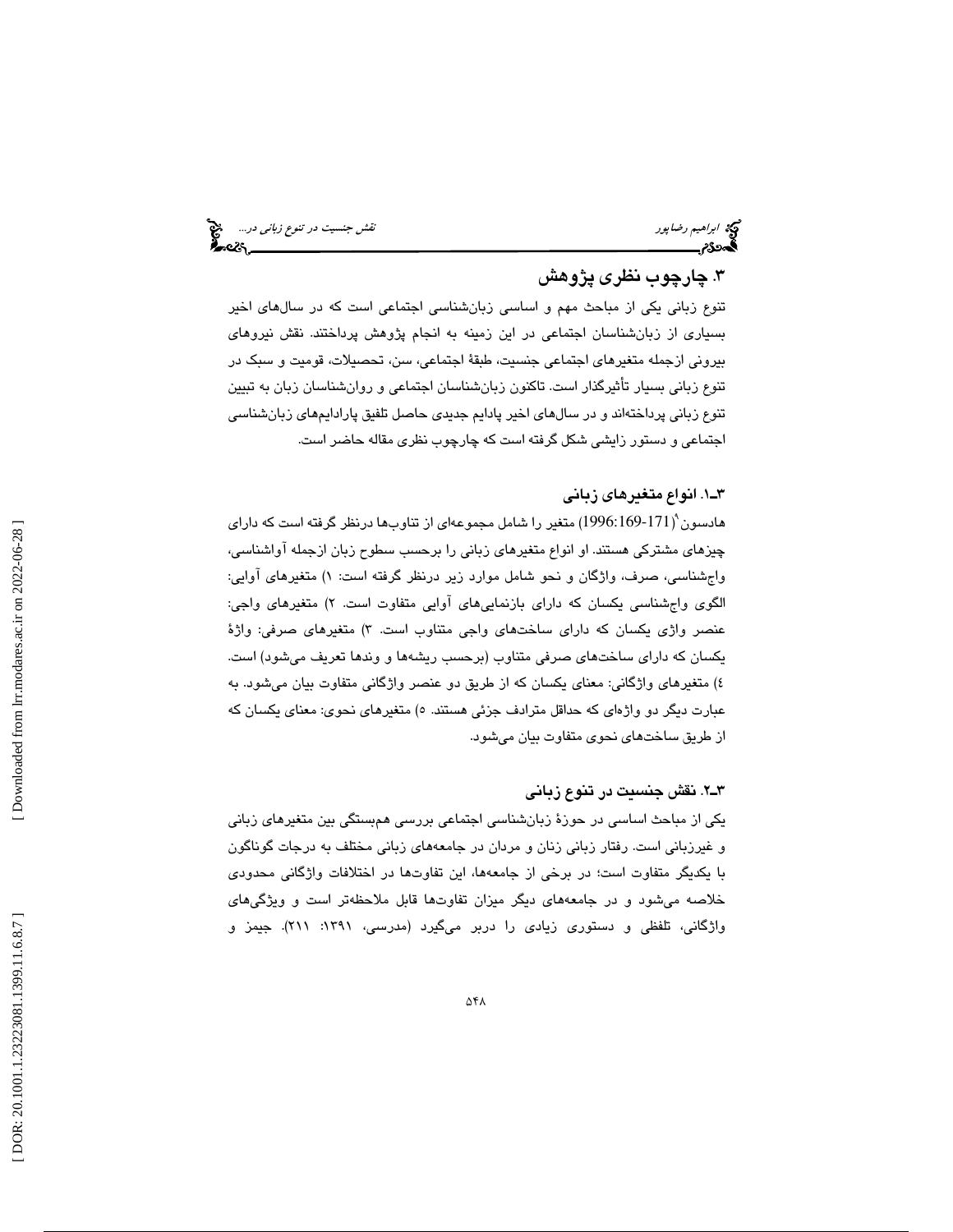دراكيچ ``(303-302 :1993) دربارهٔ تفاوت گفتار زنان و مردان اشاره كردند كه زنان بسيار بيشتر از مردان از گفتوگو جهت تثبيت و تداوم روابط شخصي (جاي تعجب نيست كه مسئوليت روابط بينافردي اساساً بر دوش زنان نهاده شده است) است؛ مثلاً مشاهده شده است كه زنان بسيار بيشتر از مردان صرفاً از گفتوگو به منظور تداوم و جريان ملايم و نرم تعامل و همچنين ابراز حسننيت نسبت به ديگران استفاده ميكنند. زنان در گفتوگو و تعامل دربارة احساسات و عواطف شخصي و مسائل اجتماعي ـ عاطفي مرتبط با روابط بينافردي بسيار بيشتر از مردان بحث ميكنند. آنچه كه خصوصاً در روابط زنان مهم است، به اشتراكگذاري احساسات صميميت و اعتماد از طريق گفتوگو است در حالي كه در روابط مردان اشتراك- گذاری فعالیتها مهمتر است. هلمز`` (330 :1992) دربارهٔ تفاوت زبانی بین زنان و مردان اشاره كرد كه تفاوتهاي بين زنان و مردان در روشهاي تعامل حاصل الگوهاي متفاوت اجتماعي شدن و فرهنگپذيري است. اگر روشهاي گفتوگو اساساً در گروههاي تكجنسيتي همسالان را ياد بگيريم، آنگاه الگوهايي كه ياد ميگيريم احتمالاً جنسيتويژه خواهد بود و سوء- تفاهماتي كه بيشك بين زنان و مردان اتفاق ميافتد ناشي از انتظارات متفاوت هر يك از جنسيتها در تعاملات و روشهاي هدايت متناسب تعامل است. هلمز (1998) بر اساس اصول و تمايلات جهاني زبانشناسي اجتماعي پنج تفاوت عمده را بين زنان و مردان مدعي شده است:

۱) زنان و مردان الگوهای متفاوتی از کاربرد زبان را گسترش میدهند. ۲) زنان سعی میكنند بر نقشهای عاطفی تعامل بیشتر از مردان تمركز كنند. ۳) زنان بیشتر نسبتبه مردان سعي ميكنند از ابزارهاي زباني استفاده كنند كه بر انسجام و يكپارچگي افراد جامعه تأكيد دارند. ٤) زنان از روشهايي در تعامل استفاده ميكنند كه انسجام و يكپارچگي را تداوم و افزايش ميدهد درحالي كه مردان خصوصاً در بافتهاي رسمي از روشهايي در تعامل استفاده ميكنند كه قدرت و جايگاه آنان را تداوم و افزايش ميدهد. ٥) زنان به لحاظ سبكي انعطافپذيرتر از مردان هستند (322 2006: ,Wardhaugh( .

#### 3ـ3 . پارادايم جديد در زمينه تنوع زباني

در پارادايم جديد بحث بر سر تلفيق دو پارادايم تنوعگرايي و دستور زايشي است. سلز و همكاران (173 :b.,1996al et Sells (مدعي شدند كه نظرية تنوع به نظرية دستوري نياز دارد،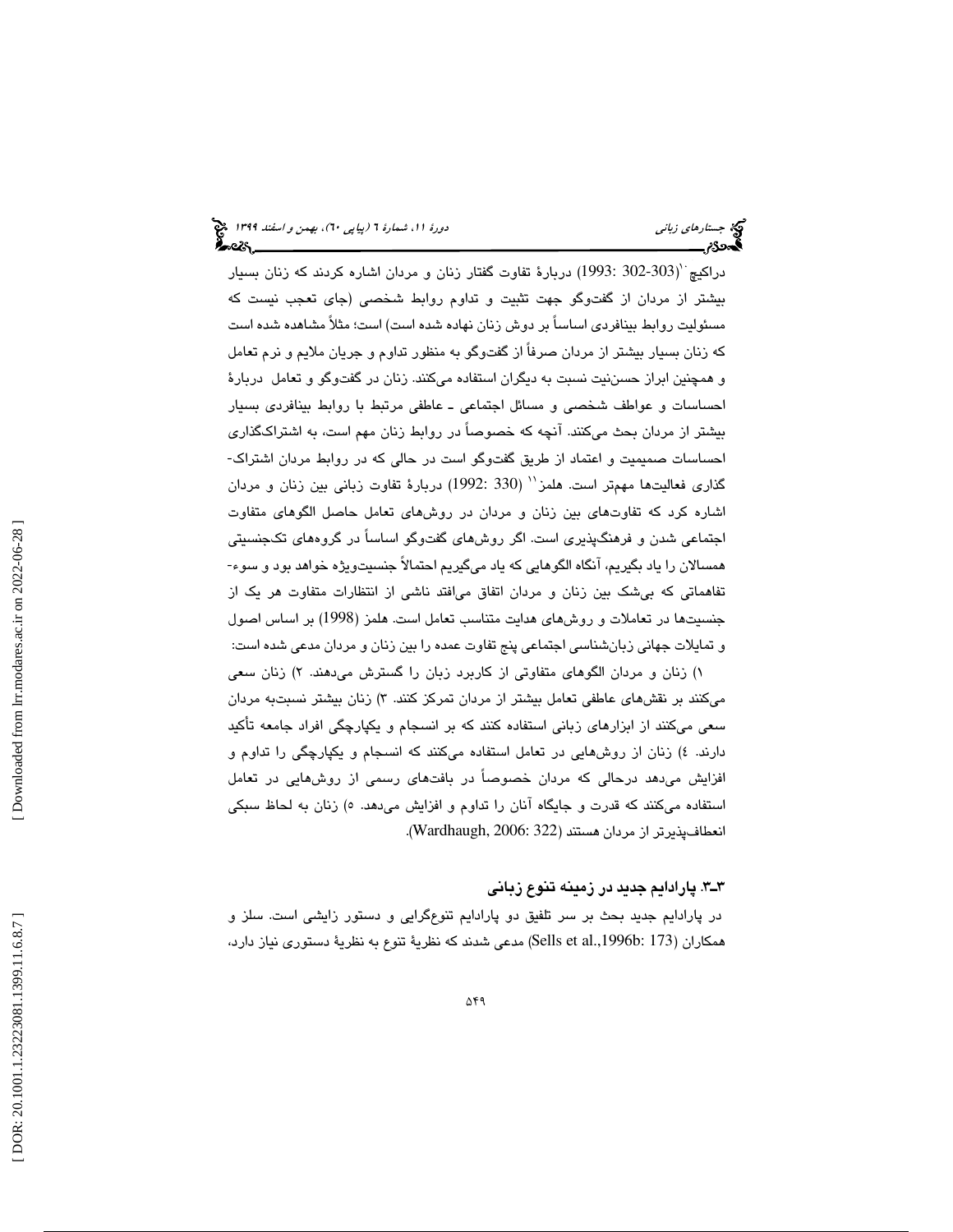ابراهيم *رضاپور نقش جنسيت در تنوع زباني در...*<br>ابراهيم رضاپور نقش جنسيت در تنوع زبان*ي در...*<br>**ابراهيم در تنوع برابراهيم به در تنوع برابراهيم به در تنوع زباني در تنوع زباني در تنوع زباني در...** 

زيرا توصيف دستوري لازم در دسترس شرط لازم براي تصميمگيري دربارة چيستي تنوع است و همبستگي بين نظريههاي تنوع و دستوري عنصر اساسي دربارة مسئله اساسي يعني جایگاه تنوع در دستورهای گویشوران است (Cornips & Corrigan, 2005: 8). همچنین<br>باربیرز<sup>۲</sup>'(2002) مدعی شد که زبانشناسی زایشی و زبانشناسی اجتماعی مکمل هستند، زیرا<br>وظیفه زبانشناسی اجتماعی توصیف و تبیین الگوهای تنوع است که در جام افتند و اما محدوديتهاي نظري چنين تنوعي توسط زبانشناسي زايشي كشف شده است. ويلسون و هنري (8 1998: ) پل ارتباطي بين دو پارادايم ميتواند به درك تنوع و تغيير زبان متأثر از عوامل اجتماعي و اما تحت حاكميت (در يك سطح) ماهيت دستورهاي ممكن كمك كند. درضمن مطالعات جامعهشناسي زبان ميتواند به آگاهيبخشي محدوديتهاي نظري تنوع كشفشده توسط زبانشناسي زايشي كمك كند ( 235 2005: ,Barbiers(. در نحو زايشي تنوع به معناي تنوع ميان زبانها يا گويشها اشاره دارد. اين نظريه به تحليل تفاوتهاي ردهشناختي ميان زبانها و گويشها ميپردازد. باوجودي كه نحو و زبانشناسي اجتماعي همپوشي اساسي ندارند، اما آنها داراي مسائل مشترك هستند: بحث توصيف كامل تنوع ساختاري و درون نحوي. بر اساس كدام معيارها ميتوان دو يا بيشتر صورتهاي نحوي را بهمثابة گونههاي متغير يكديگر درنظر گرفت؟ چنين پرسشي باعث اختياري بودن گشتارهاي نحوي بهعنوان مسئلة پيچيده از زمان برنامة كمينهگرا (1991 ,Chomsky (مطرح شده است ( 2013: ,Adli 476-477). زبانشناسي اجتماعي به بحث تنوع درونگروهي زباني (يا بينافردي) بر اساس عوامل خارجي ميپردازد. متغير زباني نياز به تركيبي از مباحث تنوع ساختاري نحوي و تنوع درونگروهي زباني دارد: مطالعات تنوعگراها در سطح نحو به همبستگي گونههاي متغير نحوي متفاوت با متغيرهاي اجتماعي و/يا زباني ديگر مرتبط است (477 2013: ,Adli(. تاكنون در ادبيات تنوع زباني سه جايگاه براي تنوع زباني در ذهن گويشوران درنظر گرفته شده است: ) 1 تنوع در خارج از سازوکارهاي دستوري وجود دارد. ۲) تنوع در درون دستور با قائل شدن به قواعد اختياري وجود دارد. ٣) تنوع محصول گشتار است كه تحت حاكميت مطابقه است. طرفدار جايگاه اول كروچ"` (1989) است كه مدعى شده است دستور نظام غيرشفاف و خودمختار است و مفهوم انتخاب بخشي از دستور نيست. برعكس هر گويشوري به دستورهاي مجزا يا رقابتي هنگام بيان تنوع دسترسي دارد. چامسكي (5 1981:) در كتاب خطابههايي در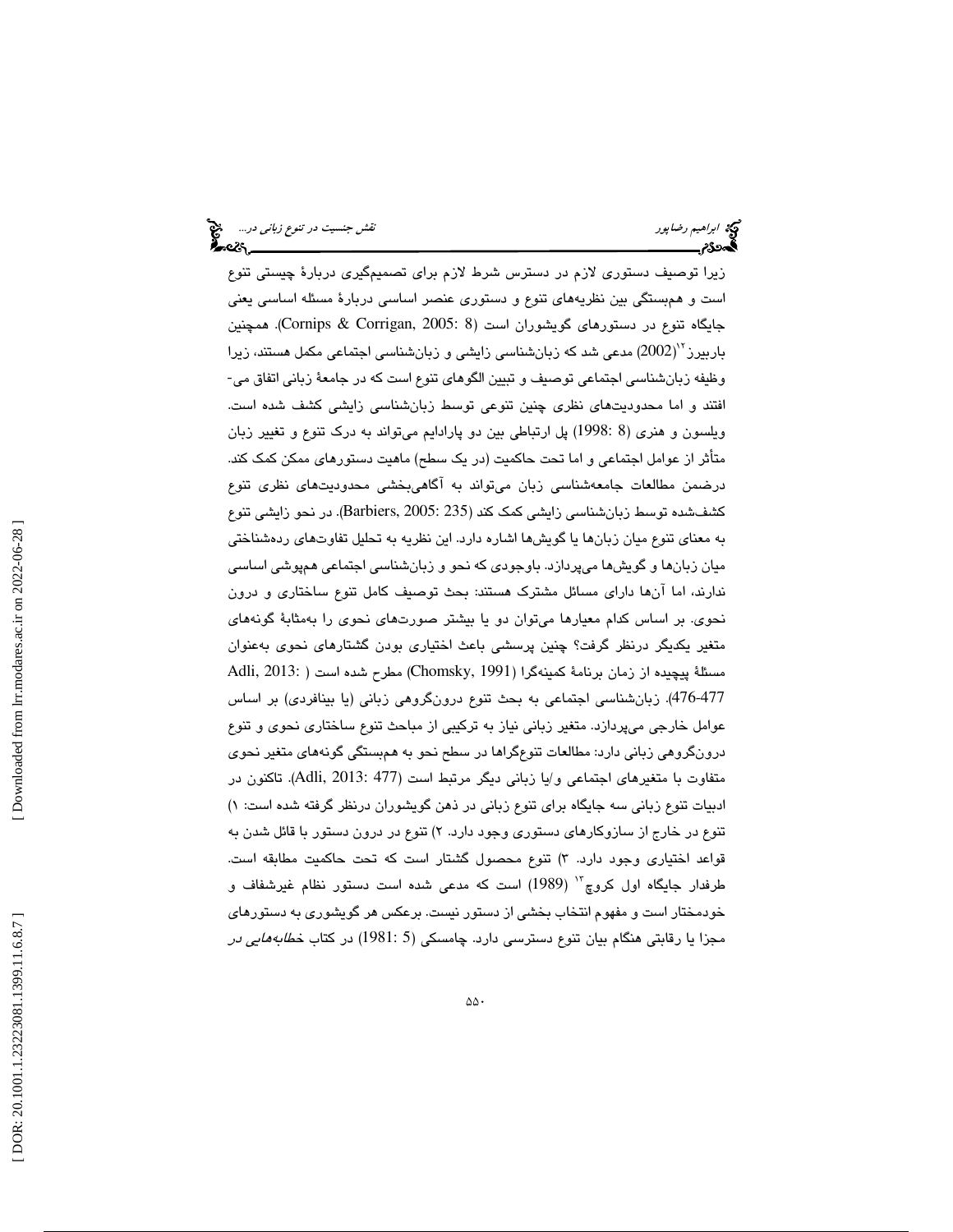نظرية حاكميت و مرجعگزيني اشاره كرده است كه قاعدة حركت آلفا در بخشهاي صورت آوايي و صورت منطقي نيز ممكن است عمل كند. آن دسته از قواعد حركتي كه در بخش خوانده ميشوند (18 1981: ,Chomsky(. <sup>14</sup> صورت آوايي عمل ميكنند اصطلاحاً قواعد سبكي چامسكي در كتاب مورد وصف قاعده جابهجايي گروه اسمي سنگين°` را بهطور قطعي يک قاعدة مربوط به صورت آوايي تلقي نكرده، بلكه اين احتمال را كه قاعدهاي است در بخش نحو هم مطرح كرده است (70 :*ibid*(. وي (1986) در كتاب دانش زبان: ماهيت، خاستگاه و كاربرد ن اين قاعده را مربوط به بخش نحو دانسته است (دبيرمقدم، ١٣٨٣: ٤٣٠). بنابراين، چامسكي  $\tilde{l}$ دربارة جايگاه عملكرد قواعد سبكي كه زمينهساز تنوع نحوي هستند شك و ترديد دارد.

اجر و اسمیت $^{\prime\prime}$ (2003) بر این باورند كه مفهوم انتخاب نمیتواند در درون دستور خودمختار تبيين شود، اما آنها خلاف ديدگاه كروچ بهطور ضمني اشاره نميكنند كه گويشوران مختلف داراي دستورهاي متفاوتي هستند، بلكه دامنهاي از عناصر واژگاني در اختيار آنهاست كه برخي از آن واژگان اثرات نحوي دارند. از منظر اجر و اسميت مفهوم انتخاب به سطحي مرتبط است كه بهمثابة درونداد براي نظام دستوري خودمختار عمل ميكند. ديدگاه هنري (1995/2002) حاكي از آن است كه دستورهاي فردي متنوع هستند و به تبع آن هر گويشوري داراي انتخاب واقعي برحسب عملكردهاي نحوي ازجمله حركت فعل اختياري و مطابقه است. اما باربيرز (2002) مدعي شده است كه همة تنوع را نميتوان به ويژگيهاي صرفي ـ نحوي يا بازنمون تقليل داد، بلكه گويشهاي مختلف ممكن است دستور يكسان را سهيم باشند. چنين ديدگاهي درجة معيني از اختياري بودن (تنوع ويژگي ذاتي نظام دستوري است) را مجاز ميشمارد (11 2005: ,Carrigan & Carnips(. عوامل متعددي با تنوع زباني هم بستگي دارند (2002 .see Chambers et al): ١. پويايي اجتماعي `` گونههاي متغير نحوي كاربردشناسي كه توسط اجر و همكاران (2005) و كينگ و ميوسكن<sup>۱۸</sup> (2005) مطرح شده است. ۲) تغيير نحوي در زمان واقعي كه در تحليل دادههاي ون گلدرن<sup>۱۹</sup>(2005) از منابع تاريخي انگليسي مورد تأكيد قرار گرفته است. ۳) عوامل سبكي كه به روشهاي مختلف توسط چشاير و ون گلدرن مطرح شده است. ٤) تنوع منطقهای كه توسط بابيرز (2005) و بنيكا و ( 2005) عنوان شده است. 5) تنوع الگوي فردي كه توسط هنري (2005) و گروين و <sup>20</sup> پولتو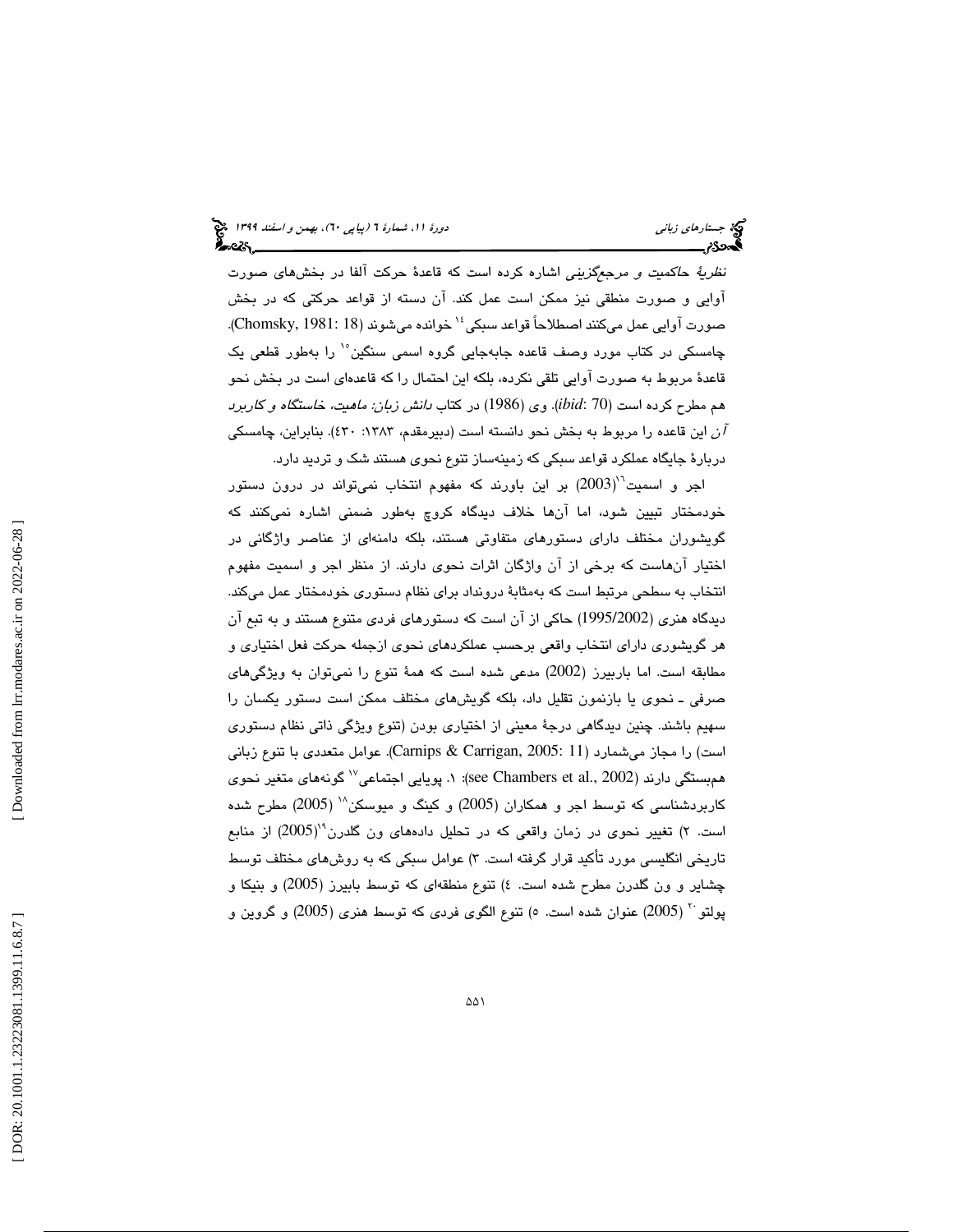ابراهيم *رضا*پور نقش جنسيت د*ر تنوع زباني در...*... اب**اع**<br>اب**اده** ابراهيم رضا پور<br>ا**بلدودی نقش به اباده در تنوع در ابتدای به ابتدای به ابتدای به ابتدای به ابتدای ابتدای ابتدای ابتدای ابتدای ابتدای** 

زمپلن ``(2005) مطرح شده است (Carnips & Carrigan, 2005: 14-15).

اجر و اسميت (153 2005:) به بررسي تعامل ميان تنوع و برنامه كمينهگرا پرداختند. آنها اشاره كردند كه تنوع ناشي از اقلام واژگاني در پايان اشتقاق نحوي داراي مشخصبودگي مشخصة قابلتعبير همانند همراه با مشخصبودگي واجي و مشخصههاي غيرقابلتعبير است. چالشهاي جالب در اين انگاره در مواردي اتفاق ميافتد كه مشخصههاي يكسان داراي هم الگوهاي متغير و هم مقولهاي هستند كه چنين پديدهاي محصول كممشخصبودگي™ نحوي اقلام واژگانی است. اجر و اسمیت (173 :2005) اشاره کردند که رویکرد کمینهگرایی به نحو با انواع دادههايي آميخته شده است كه محور مطالعه تنوعگراها هست، زيرا برنامة كمينهگرا داراي دو ويژگي اصلي است: مفهوم انتخاب (ضمني) اقلام واژگاني را در نظام نحوي ميسازد و به اشتقاقها همراه با اقلام واژگاني متفاوت اجازه ميدهد تا در سطح بازنمايي معنايي يكسان با همديگر همگرا شوند. بنابراين، چنين اشتقاقهايي صورت چندگانه و اما معناي يكسان متغير زباني را شكل ميدهند. الگوهاي منظم تنوع مشاهدهشده در (گروههايي) افراد به انتخاب واژگاني تنزل پيدا ميكند كه از طريق بازبيني مشخصههاي حاصل با عناصر نقشي در گويشور فردي اتفاق ميافتد. چنين انتخابي تحت تأثير دامنهاي از عوامل كاربردي ازجمله پردازش، بسامد اقلام واژگاني فردي در سياق و گفتمان جامعه و عوامل گستردهتر ارتباطي و زبانشناسي اجتماعي است.

۴) **تجزيه و تحليل دادهه**ا: مقايسةً ترجمةً هدايت و طاهرى از كتاب *مسخ* نوشتةً فرانتس كافكا نشان ميدهد كه نقش جنسيت در تنوعات زباني ازجمله واژگاني، صرفي و نحوي متنوع است. در ادامه به بررسي تنوعات واژگاني، صرفي و نحوي پرداخته ميشود.

1ـ4 . تنوعات واژگاني: بررسي دادههاي پژوهش حاكي از آن است كه تعداد كل تنوعات واژگاني 505 مورد بوده است. از اين تعداد كل تنوع واژگاني، سهم هر يك از تنوعات اجزاي كلام ازجمله تنوع فعلي 398 مورد، تنوع اسمي 51 مورد، تنوع صفتي 39 مورد و تنوع قيدي 17 مورد بوده است. نمونههايي از هر يك از تنوعات واژگاني در جدولهاي 1 تا 4 نمايش داده شده است: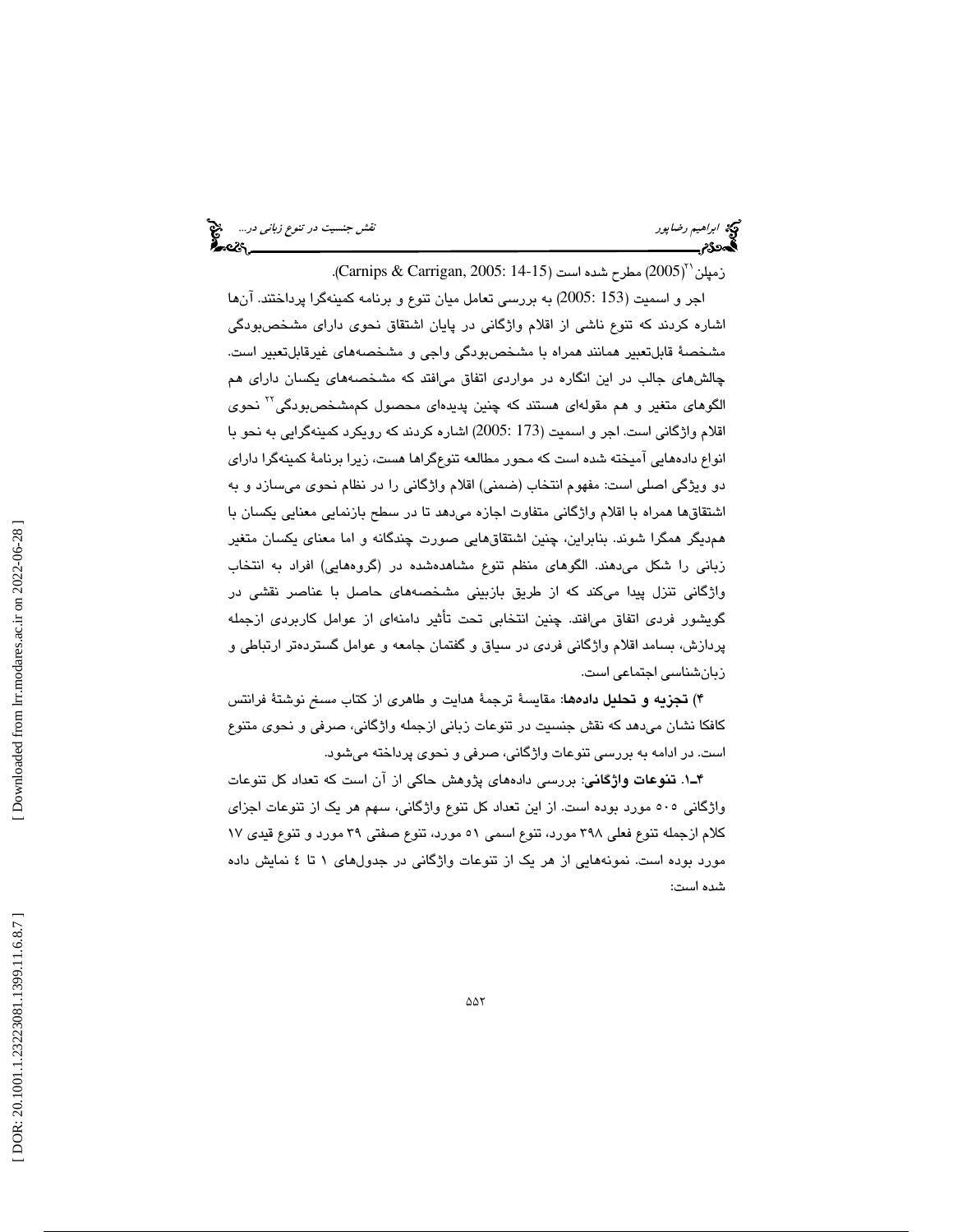(پياپي 60)، بهمن و اسفند 1399

كية جستار*هاي زباني*<br>**اگ**دهكام

| <b>Table 1:</b> Instances of lexical variations (verb) used in translation of Hedayat and Taheri |             |      |             |             |      |  |
|--------------------------------------------------------------------------------------------------|-------------|------|-------------|-------------|------|--|
| ترجمة طاهرى                                                                                      | ترجمة هدايت | رديف | ترجمة طاهرى | ترجمة هدايت | رديف |  |
| گمان کردن                                                                                        | تصور کردن   | ۱۲   | تبديل شدن   | مبدل شدن    |      |  |
| تكيه دادن                                                                                        | يله دادن    | ۱۳   | پس زدن      | رد کردن     | ۲    |  |
| مطلع شدن                                                                                         | فهميدن      | ١٤   | پنهان شدن   | فرو رفتن    | ٣    |  |
| تاب دادن                                                                                         | تكان دادن   | ۱٥   | خم کردن     | تا کردن     | ٤    |  |
| تلاش كردن                                                                                        | تقلا كردن   | ١٦   | نشان دادن   | نمایش دادن  |      |  |
| خيره شدن                                                                                         | نگاه کردن   | ۱۷   | گزارش دادن  | اطلاع دادن  | ٦    |  |
| فش فش كردن                                                                                       | سوت كشيدن   | ۱۸   | جنبيدن      | لرزيدن      | ٧    |  |
| بلند شدن                                                                                         | متصاعد شدن  | ۱۹   | ترشح كردن   | تراوش كردن  | ٨    |  |
| لمباندن                                                                                          | خوردن       | ٢٠   | قصد داشتن   | خيال داشتن  | ٩    |  |
| جيغ كشيدن                                                                                        | فرياد كشيدن | ۲۱   | تاب دادن    | لغزاندن     | ۱۰   |  |
| نواختن                                                                                           | زدن         | ۲۲   | زجر دادن    | اذيت كردن   | ۱۱   |  |

**جدول ۱**: نمونههايي از تنوعات واژگاني (فعلي) بهكار رفته در ترجمهٔ هدايت و طاهر*ي* 

<mark>جدول ۲</mark>: نمونههايي از تنوعات واژگاني (اسمي) بهکار رفته در **ترج**مهٔ *ه*دايت و طاهري **Table 2**: Instances of lexical variations(nominal) used in translation of Hedayat and Taheri

| ترجمهٔ طاهری | <b>ترج</b> مهٔ هدایت | رديف | ترجمهٔ طاهری | <b>ترج</b> مهٔ مدایت | رديف |
|--------------|----------------------|------|--------------|----------------------|------|
| سود          | منافع                | л    | روانداز      | لحاف                 |      |
| بدهى         | قرض                  |      | قطار         | ترن                  |      |
| سر و صدا     | هياهو                |      | مستخدمه      | خدمتكار              |      |
| ظرافت        | ریزہ کاری            |      | نيرو         | قوت                  |      |
| ترس          | وحشت                 | ۱۲   | شاىعات       | اراجيف               | ٥    |
| سختى         | بليه                 | ۱۳   | يالتو        | لىادە                |      |
| آهنگ         | ملودى                | ١٤   | كاناىه       | مبل                  |      |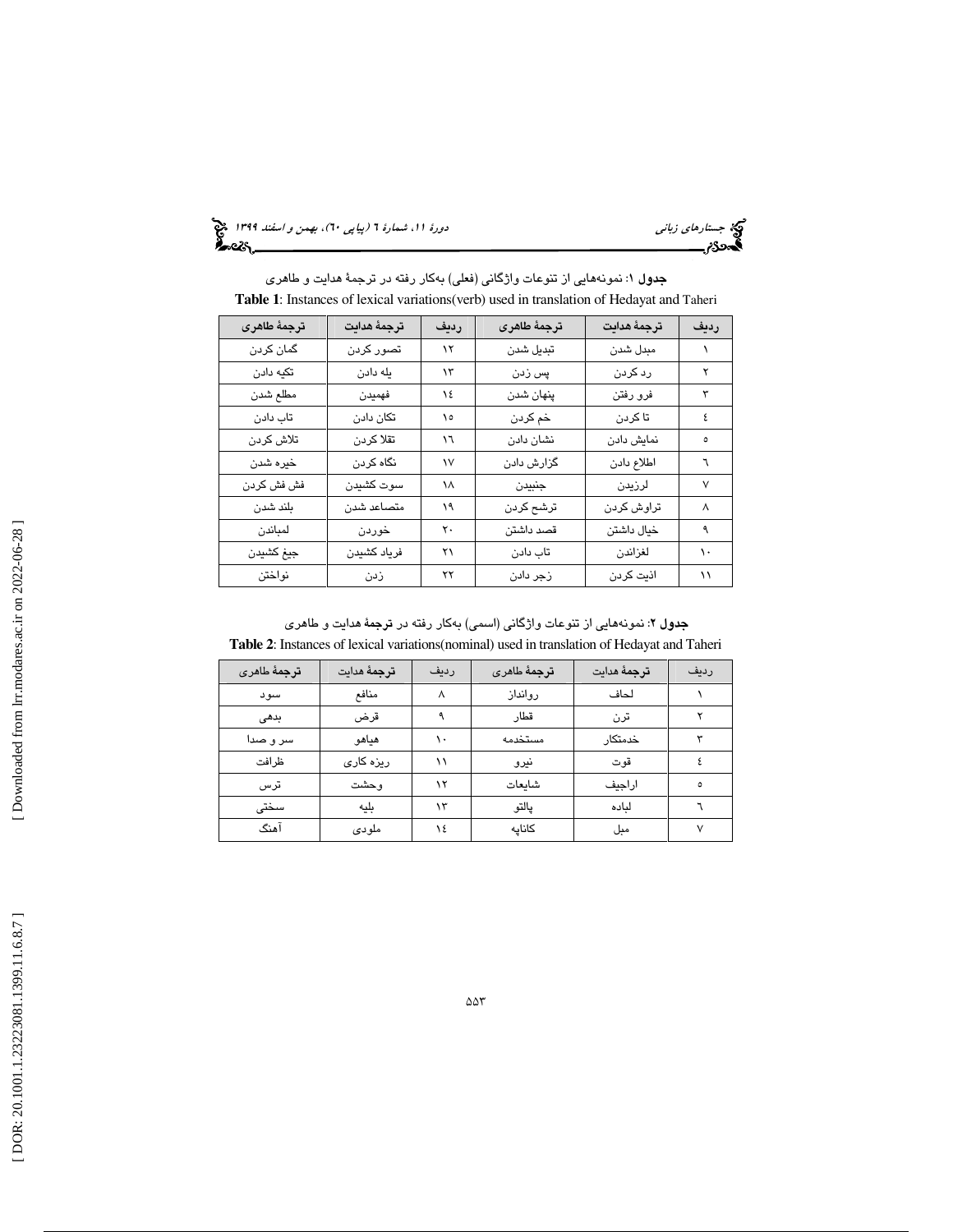ابراهيم رضا پور نقش جنسيت د*ر تنوع زباني در...*... اب<mark>ني</mark><br>اب**اده** در تنوع زباني در...<br>ا**بتدو**8م سيست بين المرحلة المرحلة المرحلة المرحلة المرحلة المرحلة المرحلة المرحلة المرحلة المرحلة المرحلة المرحلة

جدول 3: نمونههايي از تنوعات واژگاني (صفتي) بهكار رفته در ترجمة هدايت و طاهري **Table 3:** Instances of lexical variations (adjectival) used in translation of Hedayat and Taheri

| ترجمهٔ طاهری | ترجمهٔ مدایت | رديف | ترجمهٔ طامری | ترجمهٔ مدایت | رديف |
|--------------|--------------|------|--------------|--------------|------|
| مشعوف        | مسرور        |      | جانفرسا      | سوزان        |      |
| تيزبين       | دقيق         |      | عاطل و باطل  | بىخود        |      |
| بيچاره       | بدبخت        |      | اوباش        | دغل          |      |
| كمبنيه       | ناتوان       |      | بدبيارى      | ناگواري      |      |
| هراسان       | دستپاچه      | ۱۲   | خونسردى      | آرامش        |      |
| بىرمق        | خسته         | ۱۳   | دراز         | طويل         |      |
| دمق          | تلخكام       | ١٤   | حيرتزده      | متعجب        |      |

جدول 4: نمونههايي از تنوعات واژگاني (قيدي) بهكار رفته در ترجمة هدايت و طاهري **Table 4:** Instances of lexical variations (adverbial) used in translation of Hedayat and Taheri

| <b>ترج</b> مهٔ طا <i>هری</i> | ترجمهٔ مدایت   | رديف | <b>ترج</b> مهٔ طا <i>هری</i> | ترجمة هدايت | رديف |
|------------------------------|----------------|------|------------------------------|-------------|------|
| غالىأ                        | اغلب           | ٨    | يكريز                        | ېئدرېئ      |      |
| مخصوصأ                       | بەخصوص         |      | محكم                         | بەشدت       |      |
| بى رمق                       | بەآرامى        |      | باغصه                        | بەحال غمناک |      |
| با سوء ظن                    | از روی بدگمانی |      | دواندوان                     | شتابزده     |      |
| حتمأ                         | بىشک           | ۱۲   | دست کم                       | اقلأ        | ٥    |
| بعضى وقتها                   | گاهی           | ۱۳   | دراسرع وقت                   | فورأ        |      |
| از بخت بد                    | بدبختانه       | ١٤   | قطعاً                        | بے شک       |      |

## 2ـ4 . تنوعات صرفي

بررسي دادههاي پژوهش حاكي از آن است كه ميزان تنوع صرفي در مقايسه با تنوعات واژگاني و نحوي بسيار پايين يعني 4 مورد بوده است. در جدول 5 تنوعات صرفي نمايش داده شده است:

Downloaded from lrr.modares.ac.ir on 2022-06-28]  [\[ DOR: 20.1001.1.23223081.1399.11.6.8.7](https://dorl.net/dor/20.1001.1.23223081.1399.11.6.8.7) ] [\[ Downloaded from lrr.modares.ac.ir on 20](https://lrr.modares.ac.ir/article-14-27240-fa.html)22-06-28 ]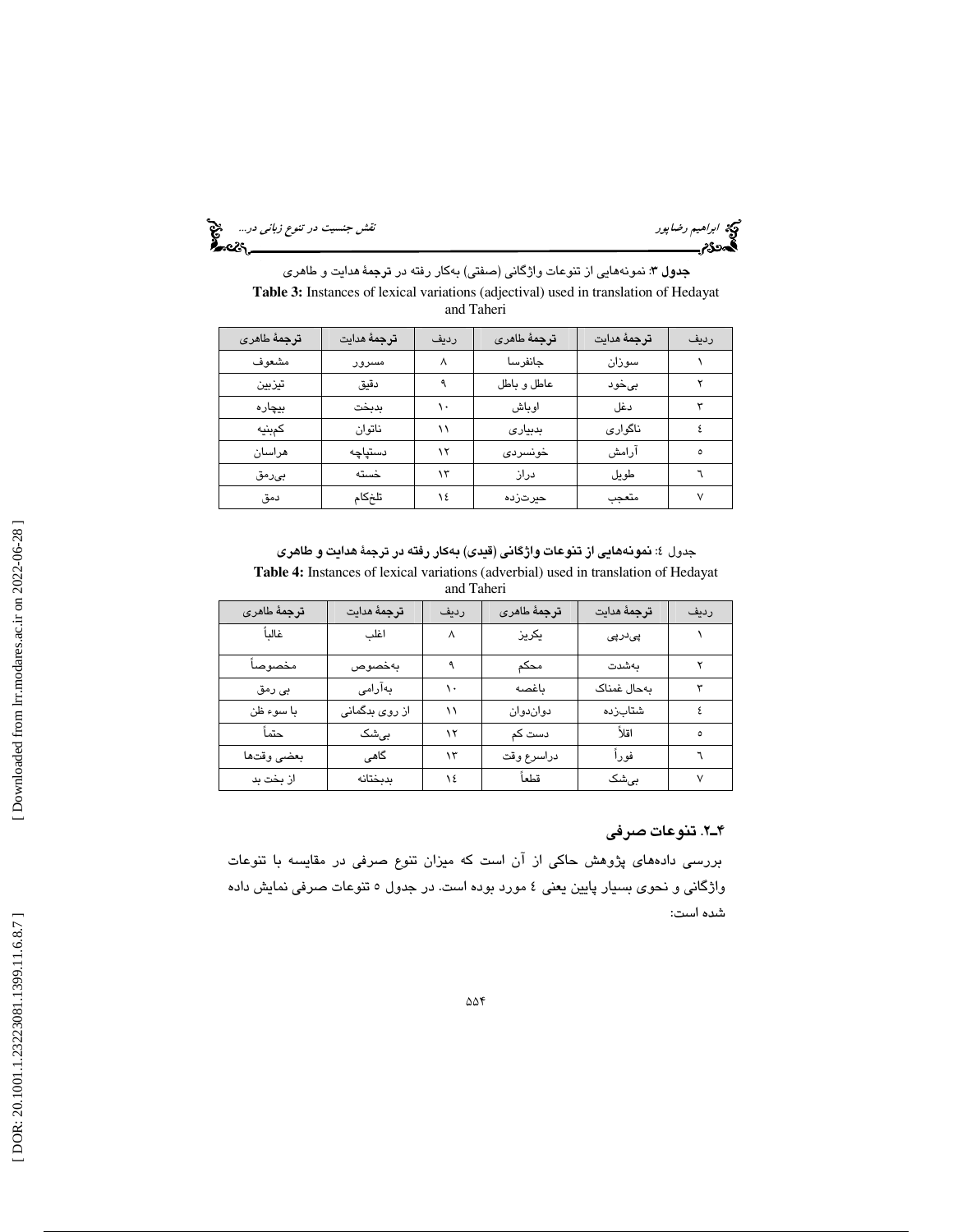(پياپي 60)، بهمن و اسفند 1399 جستارهاي زباني دورة ،11 شمارة 6

جدول ۵: تنوعات صرفی در ترجمهٔ هدایت و طاهری **Table 5**: Morphological variations in translation of Hedayat and Taheri

| ترجمهٔ طاهری | ترجمهٔ هدایت | رديف | ترجمهٔ طاهری | <b>ترجمهٔ م</b> دایت | رديف |
|--------------|--------------|------|--------------|----------------------|------|
| چرخاندن      | چرخانیدن     |      | وفادار       | باوفا                |      |
| لبخندزنان    | ىا لىخند     |      | كشاندن       | كشانيدن              |      |

#### 3ـ4 . تنوعات نحوي

بررسي دادههاي پژوهش نشان ميدهد كه نقش جنسيت در ايجاد تنوع نحوي در ترجمة هدايت و طاهري بسيار تأثيرگذار بوده است و عموماً فرايندهاي نحوي متعددي در شكلگيري چنين تنوعات نحوي دخيل هستند كه در ادامه به هريك از اين فرايندها پرداخته خواهد شد. نكتة حائز اهميت در پژوهش حاضر اين است كه نحو زبان فارسي از منظر زايشي، نقشگرايي و شناختي در پژوهش حاضر مورد بررسي قرار گرفته است.

ـ4 1ـ3 . مبتداسازي : در چارچوب نظرية حاكميت و مرجعگزيني، موضوع مبتداسازي <sup>23</sup>  $^{16}$ چندان مورد توجه قرار نگرفت. در آن چارچوب، مبتداسازی را میتوان با توسل به افزودگی صورت $بندی کرد. در سال ۱۹۹۷ ریتزی<sup>۲۰</sup> به تحلیل این ساخت در چارچوب برنامهٔ کمینهگرا$ همت گماشت. در ساخت مبتدا ـ خبر ، مبتدا سازة پيشايندشدهاي است كه به كمك مكث از بقية جمله جدا ميشود و معمولاً حاوي اطلاع كهنه است، اما خبر گزارهاي است كه دربارة مبتدا و حاوي اطلاع نو است (دبيرمقدم، ١٣٨٣: ٦٣٤–٦٣٥). در پژوهش حاضر اگرچه مبتداسازي نقش اساسي را در ايجاد تنوع نحوي ايفا كرده است، اما رابطة تنگاتنگي بين جنسيت و مبتداسازي مشاهده نميشود. هر يك از مترجمان كتاب مسخ در ترجمه سازههاي نحوي متفاوتي را تحت فرايند مبتداسازي در جايگاه مبتدا قرار دادهاند كه نمونههايي از آنها به شرح زير است:

. الف) ... با دست راست عصاي مهمان را كه با لباده و كلاهش روي صندلي جا گذاشته 1 بود .... برداشت (هدايت، ٣١).

ب) ... عصاي مدير را كه با كلاه و پالتوش روي صندلي جا مانده بود در دست راست گرفت ... (طاهری، ۳۲).

2. الف) اما كلفت، درين موضوع هميشه خواهرش براي او كاري در خارج ميتراشيد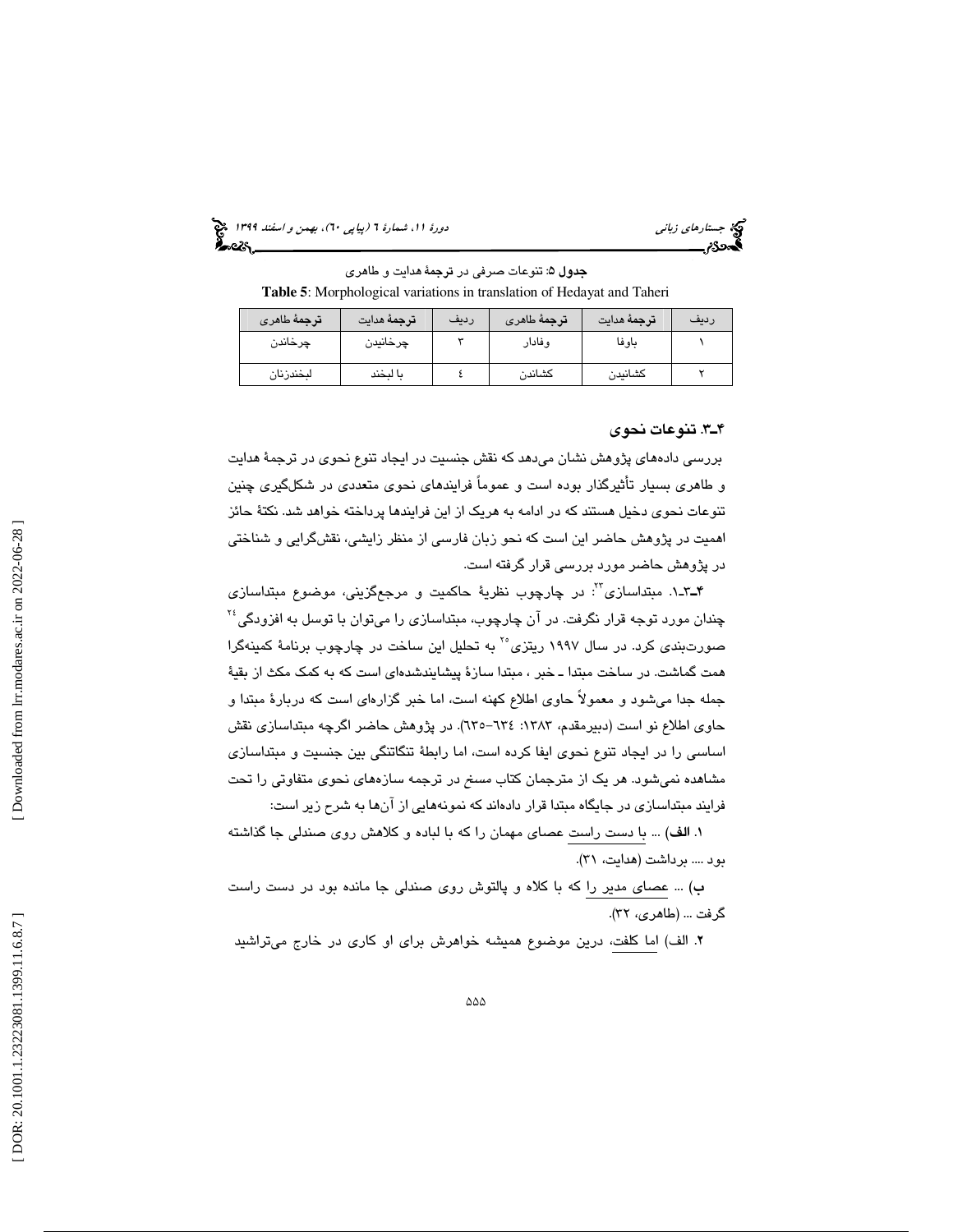ابراهيم *رضا*پور نقش جنسيت در تن*وع زباني در...*... اب**ني**<br>ابتدائ ابراهيم رضا پور

(هدايت، ٣٨).

ب) خواهرش ميتوانست دخترک خدمتکار را به دنبال چيزي بيرون بفرستد (طاهري، ٣٩). الف) سيبي را كه هيچ كس جرئت نكرد از پشت گرهگوار در بياورد در گوشت تنش 3 . بهمنزلة يادبود محسوسي از آن پيشآمد باقي ماند (هدايت، )57.

ب) جراحت شديد گرگور، كه بيش از يك ماه عذابش ميداد با سيب كه فرو رفته در پشتش همچون يادگاري مشهود مانده بود ... (طاهري، ٥٥).

٤. الف) زير دستهای كاركشتهٔ گرت بالشها و لحافها به هوا میپرید (هدایت، ۷۰).

ب) ميشد روتختيها و بالشتكهاي روي تخت ها را ديد كه به تبعيت از دستان ورزيده خواهرش به هوا مي رفتند (طاهري، ٦٦).

ه. الف) و دور جسد گرهگوار وسط اتاق كه خورشيد در آن ميتابيد دستها را در جيب كتهاي نيمدار خود كردند و ايستادند (هدايت، ٧٧).

ب) و بعد در اتاقي كه ديگر غرق نور بود، دست در جيب كتهاي كمابيش مندرسشان دور جسد گرگور حلقه زدند (طاهري، ۷۲).

ـ4 2ـ3 . قلب نحوي : هر يك از مترجمان در ترجمة كتاب مذكور با استفاده از فرايند قلب <sup>26</sup> نحوي سازههاي متفاوتي را در جمله جابهجا كردهاند. هدايت و طاهري از فرايند قلب نحوي در ترجمه به ترتيب ٢٨ و ١٦ مورد استفاده كردهاند كه تفاوت تقريباً زيادي بين آنها وجود دارد. بنابراين ميتوان مدعي شد كه مردان بيشتر از زنان از فرايند قلب نحوي استفاده ميكنند. نمونههايي از قلب نحوي در زير به نمايش گذاشته شده است:

1. الف) در هر آن ميترسيد كه ضربت كشندهاي با اين چوب تهديدآميز روي سر گردهاش فرود بيايد (هدايت، ٣٢).

ب) و هر لحظه امكان داشت كه با آن عصاي دستش ضربهاي مرگبار بر پشت يا سرش وارد كند (طاهري، ٣٣).

در نمونههاي فوق مشاهده ميشود كه طاهري خلاف هدايت از فرايند قلب نحوي جهت جابهجايي سازهها استفاده كرده است. نكتة مهم ديگر اينكه جملة وابسته در نمونة الف مجهول و اما در جملة ب معلوم است.

. الف) در طي روزهاي اول آقاي سامسا به زن و دخترش وضعيت و دورنماي مالي خانه 2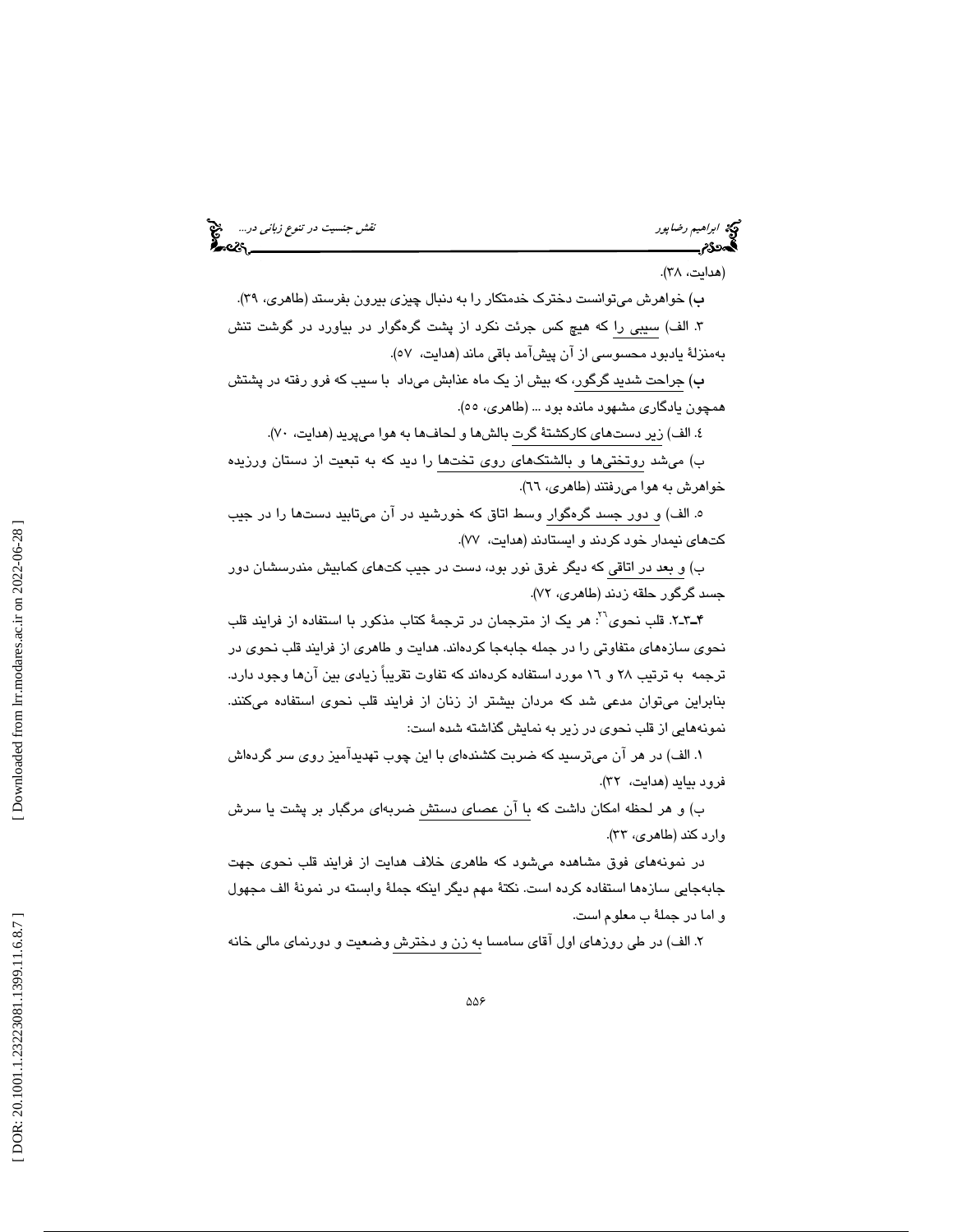# (پياپي 60)، بهمن و اسفند 1399 جستارهاي زباني دورة ،11 شمارة 6

را توضيح داد (هدايت، ٤٠). ب) در همان روز اول پدرش وضعيت و چشمانداز مالي خانواده را براي مادر و خواهر تشريح كرد (طاهري، ٤٠). ۳. الف) از غذاها بخار غليظى متصاعد مىشد (هدايت، ٦٥). ب) بخار غليظي از غذا بلند بود (طاهري، ٦٢). ٤. الف) به اتاق مجاور پريد كه اجارهنشينها با سرعت بيش از پيش در تحت فشار آقاي سامسا به آن نزديک شدند (هدايت، ۷۰). ب) به اتاق بغلي دويد كه مستأجرها، با فشار پدرش، با سرعتي فزاينده به آن نزديك شدند (طاهري، ٦٦).

3ـ3ـ4 . كاربرد افزودهها: دادههاي پژوهش نشان ميدهد كه طاهري در ترجمه در 30 مورد خلاف هدايت از افزودهها بيشتر استفاده كرده است. بنابراين، رابطة تنگاتنگي بين جنسيت و كاربرد افزودهها وجود دارد. يافتههاي پژوهش حاكي از آن است كه زنان نسبتبه مردان بيشتر از افزودهها استفاده ميكنند. نمونههايي از كاربرد افزودهها در دو ترجمه به شرح زير است:

. الف) گرهگوار ــ هر چه باداباد ــ خود را لاي گذرگاه در كرد (هدايت، )33. 1 ب) گرگور ــ هر چه باداباد ــ خود را به زور در درگاه چپاند (طاهري، )35. . الف) پدر و مادر غرق در آهنگ ويلن بودند (هدايت، )68. 2 ب) خانواده كاملاً مجذوب نواختن ويلن بودند (طاهري، )64. . الف) ... در حالي كه پدر و مادر از دو طرف مختلف به حركات دستش نگاه ميكردند 3 (هدايت، )67. ب) پدر و مادر از دو طرف به دقت حركات دستانش را دنبال ميكردند (طاهري، 64 ). 4 . الف) آشكارا ديده ميشد كه اميد آنها از شنيدن يك قطعه ويلن و يا اقلاً ملودي مفرح كوچكي منجر به يأس شده بود (هدايت، 68 ). ب) حالا ديگر كاملاً مشهود بود كه انتظارشان براي شنيدن آهنگهاي زيبا يا سرگرمكننده از ويلن نقش بر آب شده (طاهري، )64.

ه. با حالت عصباني چندين بار ريش خود را كشيدند (هدايت، ۷۰).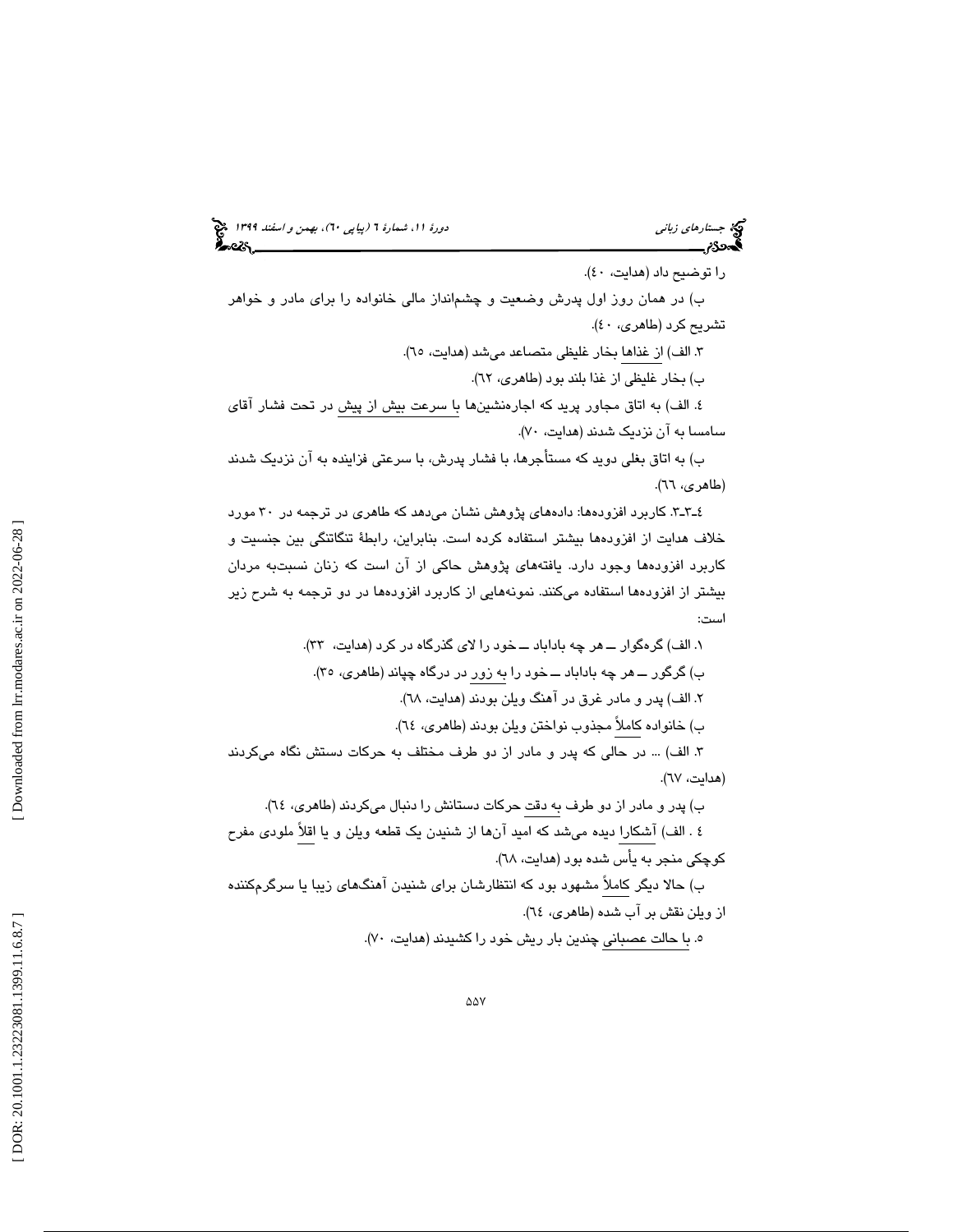ابراهيم رضاپور نقش جنسيت در تنوع زباني در...

ب) با هيجان ريششان را كشيدند (طاهري، ٦٦).

٤–٣–٤. گذرايي<sup>70</sup>: هسپلمات<sup>71</sup>(١٩٩٣: ٩٠، نقل از راسخمهند، ١٣٨٦: ٨) بين افعال ناگذرا و سببي تفاوت ميگذارد و آنها را افعالي ميداند كه از حيث معنايي يك موقعيت تقريباً يكسان را نشان ميدهند (مثلاً يك نوع تغيير حالت)، با اين تفاوت كه در معناي فعل سببي يك عامل وجود دارد كه عمل را انجام ميدهد، اما در معناي فعل ناگذرا اين عامل حذف شده است و عمل خود به خود اتفاق ميافتد. يافتههاي پژوهش نشان ميدهد كه رابطهاي بين جنسيت و گذرايي وجود ندارد. چهار مورد در متن دو ترجمه مشاهده شده است.

ا. الف) به اين ترتيب هر روز به او غذا ميدادند.... (سببي) (هدايت، ٣٨). ب) گرگور هر روز به همين شكل تغذيه ميشد (ناگذرا) (طاهري، ٣٩). ۲. الف) با تمام بدن به آن ميچسبيد (ناگذرا) (هدايت، ۳۹). ب) تمام بدنش را به آن ميچسباند (سببي) (طاهري، ٣٩).

. الف) و اين موضوع به خانواده اجازه داده بود كه سرماية كوچكي پسانداز بكند (سببي) 3 (هدايت، ٤٢-٤٢).

ب) ... و به صورت سرماية مختصري جمع شده است (ناگذرا) (طاهري، )42. . الف) به نظر ميآمد كه آنها فراموش شده بودند (ناگذرا) (هدايت )77. 4 ب) از قرار معلوم آنها را فراموش كرده بودند (سببي) (طاهري، )72.

٤ـ٣ـد. كاربرد ادات استفهام «آيا»: هدايت و طاهري از ادات استفهام «آيا» بهترتيب ١٦ و ٧ مورد در متن ترجمه استفاده كردهاند. ميتوان مدعي شد كه مردان نسبتبه زنان بيشتر از ادات استفهام استفاده ميكنند. نمونههايي از ادات استفهام بدين شرح است:

. الف) اغلب خواهر از پدر ميپرسيد كه آيا مايل نيست كه آبجو بخورد ... (هدايت، )40. 1 ب) غالباً خواهرش از پدرش ميپرسيد كه آبجو ميخواهد ...(طاهري، 40 ).

. الف) آيا از برچيدن اثاثيهاش اينطور وانمود نميكنيم كه از اميد معالجهاش صرفنظر 2 كردهايم و از بدجنسي او را به حال خود واميگذاريم؟ (هدايت، ٤٩).

ب) تازه، قبول نداري كه با بيرون بردن اثاثش داريم به او نشان ميدهيم كه ديگر هيچ اميدي به بهبودياش نداريم و همين جا با بياعتنايي او را به حال خودش ميگذاريم؟ (طاهري،  $.$ (٤٧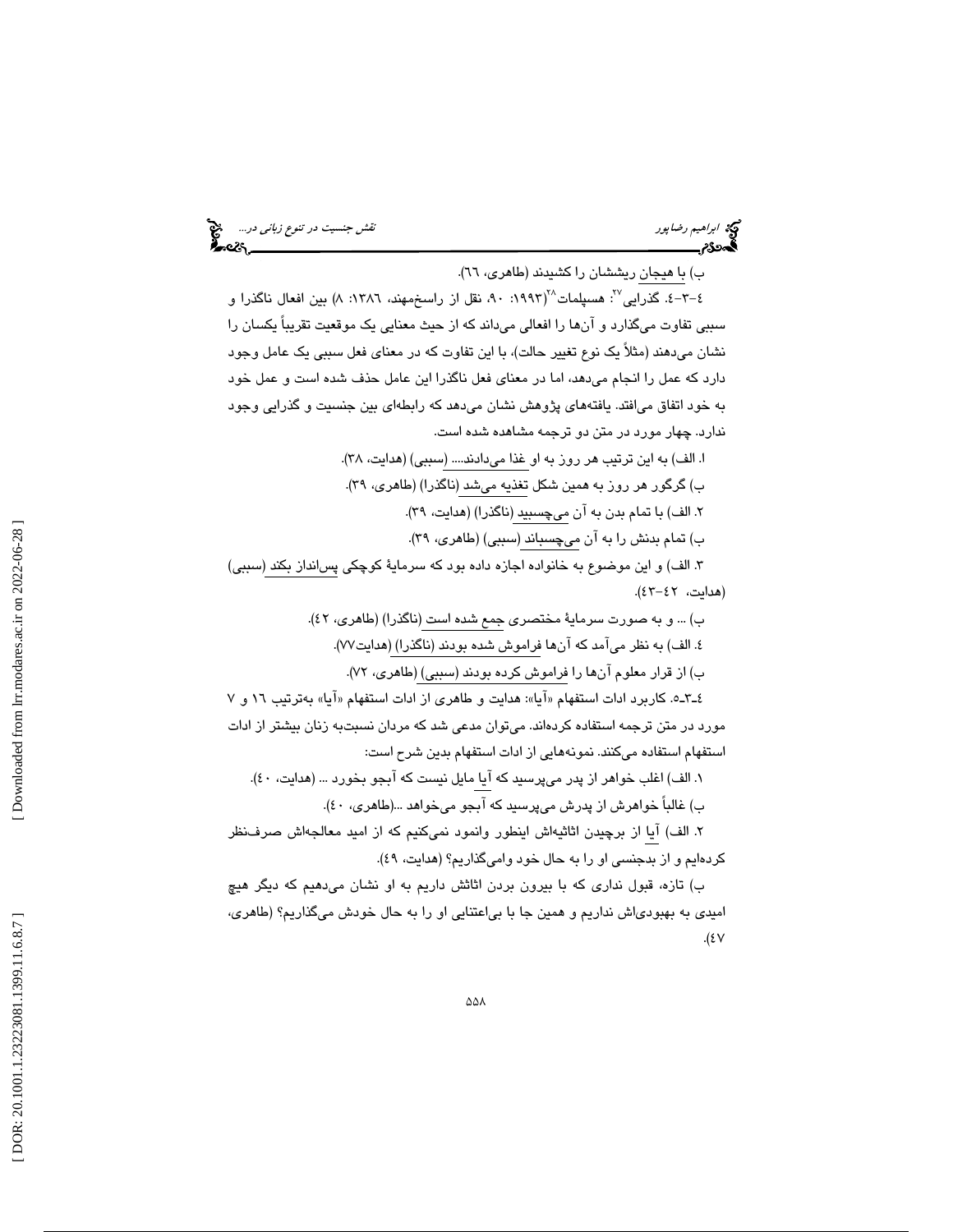۳. الف) آیا میتوانستند طوری ترتیب بدهند که دربارهٔ او کوتاهی نشود … (هدایت، ٦٣). ب) ... و در عين حال معنايش اين نبود كه گرگور را به حال خود رها كنند (طاهري، ٦٠). 6ـ3ـ4 . سببيسازي: دبيرمقدم (1367 : 14) ساخت سببي را اينگونه تعريف ميكند: ساختهاي سببي به مجموعه جملاتي اطلاق ميشود كه در آن شخصي، حادثهاي و يا » پديدهاي سببساز محرك و انگيزهاي ميگردد تا شخص ديگري و يا شيئي سببپذير عملي را نجام دهد، پذيراي حالتي شود و يا در حالتي باقي بماند ». ا

تالمی $^{2000:500}$ ) در زمینهٔ سببی پیاپی $^{\text{v}}$  اشاره کرده است که وقتی یک رویداد سبب رويداد بعدي ميشود، شيئي كه بهمثابة نما در اولين رويداد عمل ميكند، در ارتباط با نماي رويداد دوم بهمثابة ابزار محسوب ميشود. حالا اگر رويداد دوم باعث رويداد سومي شود، نماي رويداد دوم بهنوبة خود بهمثابة ابزاري براي نماي رويداد سوم تلقي ميشود و غيره. در واقع سببي شماره يک از نوع سببي پياپي است. بررسي دادههاي پژوهش نشان ميدهد که در هر يك از متون ترجمه 14 مورد از ساخت سببي استفاده شده است و نكتة حائز اهميت آن است كه در بيشتر موارد ترتيب سبب و نتيجه در دو متن عكس هم بوده است. به عبارت ديگر ترتيب سبب و نتيجه در ترجمة هدايت بهصورت سبب+ نتيجه و اما در ترجمة طاهري به صورت نتيجه+ سبب بوده است. بنابراين، ميتوان دريافت كه ترتيب سبب و نتيجه در ساخت سببي رابطة مستقيمي با جنسيت دارد. نمونههايي از ساخت سببي در دو ترجمه بدين شرح است:

. الف) آيا هيچ به او مربوط بود كه پول دربياورد؟ وقتي كه صحبت راجع به اين موضوع 1 ميشد (سبب )1.

گرهگوار هميشه در را ول ميكرد و ميرفت روي نيم تخت چرمي كه خنكي آن به تن گره- گوار كه از زجر و خجالت ميسوخت (سبب ۲) گوارا ميآمد (نتيجهٔ ۲) ميخوابيد (نتيجهٔ ۱) (هدايت، ٤٤).

ب) اوايل هر وقت كه حرف ضىرورت كسب درآمد پيش مىآمد (سبب ۱)، گرگور چنان از فرط شرم و غصه گر ميگرفت (سبب ۲) كه خود را از در ميكند و بر چرم خنك كاناپه كنار آن ميانداخت (نتيجه) (طاهري، ٤٣).

. الف) براي اينكه سر ساعت شش پي خدمت برود (سبب) بايد بهطور معمول استراحت 2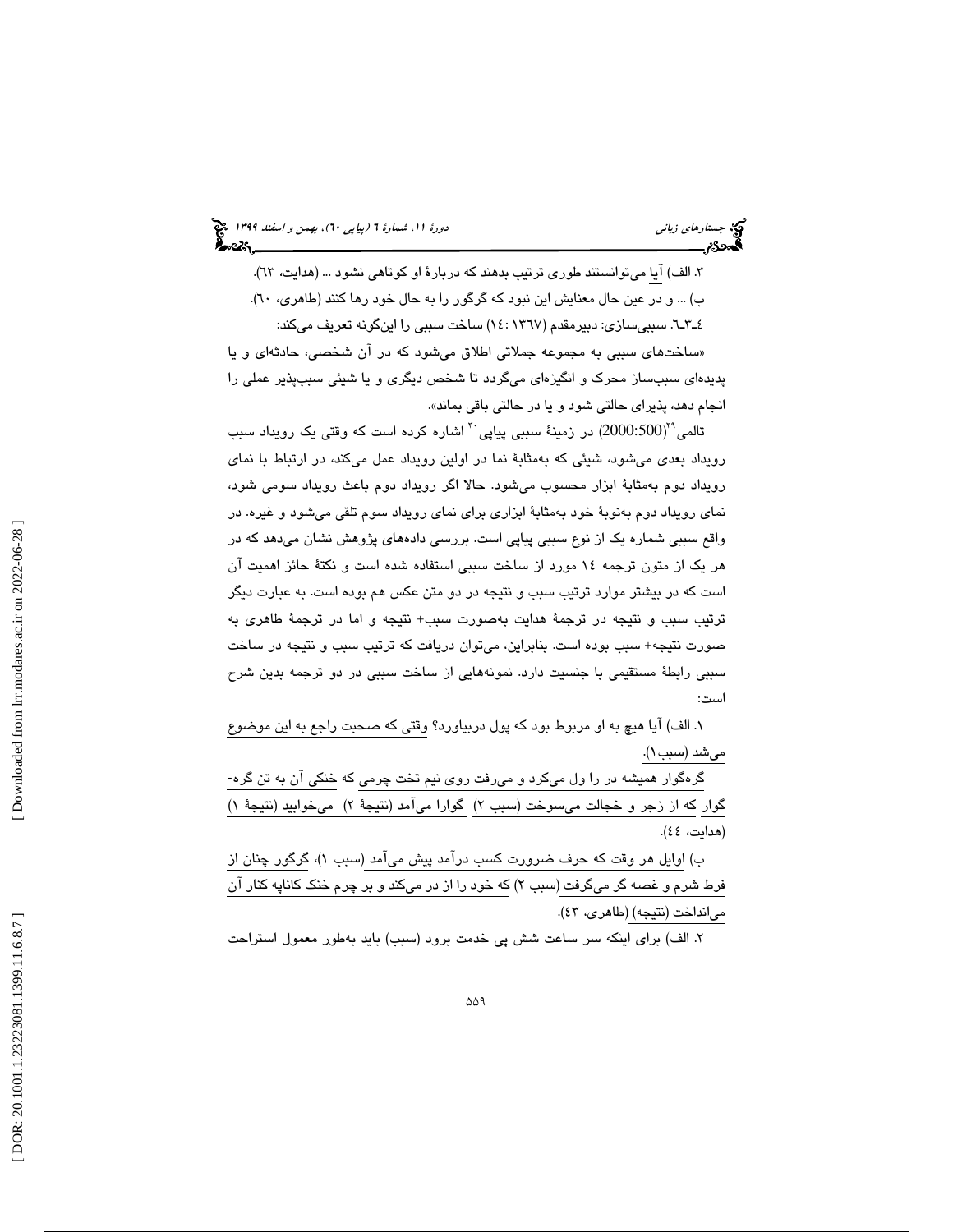ابراهيم رضاپور نقش جنسيت در تنوع زباني در...

بنمايد (نتيجه) (هدايت، ٥٩).

ب) و پدرش به خواب درست و حسابي خيلي نياز داشت (نتيجه)، چون ميبايست ساعت شش سر كارش باشد (سبب) (طاهري، ٥٦).

۳. الف) حالا كه يكي از اتاق،اي آپارتمان را به سه نفر اجاره داده بودند (سبب) چيزهايي كه در اتاقش انداخته بودند خيلي زياد شده بود (نتيجه) (هدايت، ٦٤).

ب) و حالا كلي از اين چيزها آنجا بود (نتيجه)، چون يكي از اتاقهاي آپارتمان را به سه نفر مستأجر اجاره داده بودند (سبب) (طاهري، ٦١).

. الف) چون اجارهنشينها گاهي در خانه و در اتاق مشترك صرف ناهار ميكردند (سبب) 4 بعضي شبها در اتاق گره گوار بسته بود (نتيجه) (هدايت، ٦٥).

ب) و بسياري از شبها در اتاق نشيمن بسته ميماند (نتيجه)، چون مستأجرها گاهي شامشان را در خانه در اتاق نشیمن مشترک میخوردند (سبب) (طاهری، ٦٢).

7ـ3ـ4 . موصوليسازي : در مطالعات اوليه دستور زايشي هماند دستور سنتي فرض بر <sup>31</sup> اين بود كه قواعدي نظير مجهول، موصوليسازي، سؤاليسازي و غيره وجود دارند. اين قواعد قابل تجزيه به عناصر بنياديتري هستند: گشتارهاي پايه كه به روشهاي مختلف با هم تركيب ميشوند و شرايط ساختاري (به مفهوم فني در دستور گشتاري) كه از سازههاي پايه ساخته ميشوند. مفاهيم مجهول، موصوليسازي و غيره ميتوانند بهمثابة فرايندهاي كليتري همراه با نقشهاي كاركردي در دستور بازسازي شوند، اما آنها قواعد دستور نيستند ( ,Chomsky دادههاي پژوهش حاكي از آن است كه فرايند موصوليسازي در ترجمههاي هدايت . (1988: 7 و طاهري به ترتيب ٨٣ و ٤٩ مورد بوده است. در اغلب موارد هنگامي كه يكي از مترجمان از بند موصولي جهت توصيف هسته استفاده كرده است، مترجم ديگر بهجاي بند موصولي از صفت/ گروه صفتي استفاده كرده است. ميتوان نتيجه گرفت كه مردان نسبت به زنان بيشتر از فرايند موصوليسازي استفاده ميكنند. نمونههايي از فرايند موصوليسازي در دو ترجمه به شرح زير است:

. الف) در اين خانواده كه اعضاي آن از كار و خستگي درمانده بودند به جز در موارد 1 ضروری، کی فرصت داشت كه به فكر گرهگوار باشد؟ (هدايت، ٥٩).

ب) در اين خانواده خسته و فرسوده از كار، چه كسي فرصت داشت بيش از آنچه مطلقاً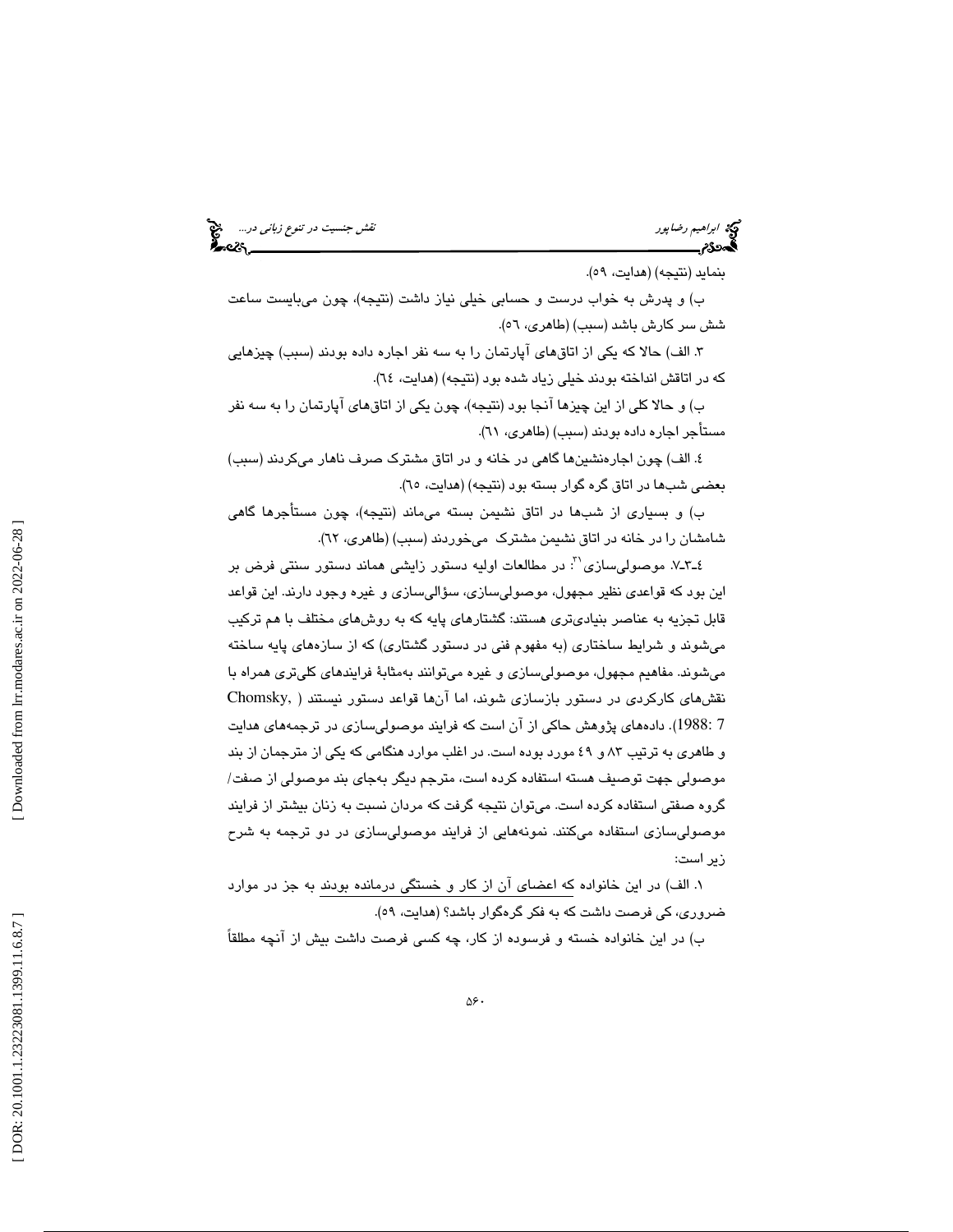# (پياپي 60)، بهمن و اسفند 1399 جستارهاي زباني دورة ،11 شمارة 6

لازم بود به فكر گرگور باشد؟

. الف) ... زيرا به خوبي ميتوانستند او را در صندوق چوبي كه هواخور داشته باشد 2 بگذارند و حملش بكنند ... (هدايت، ٦٠).

ب) ... چون خيلي راحت ميتوانستند او را در جعبة چوبي مناسب با چند سوراخ هواكش حمل كنند (طاهري، )57.

. الف) ابتدا موقع ورود خواهرش گرهگوار در كثيفترين جاها توقف ميكرد تا به او 3 سرزنش بدهد (هدايت، ٦٢).

ب) آن اوايل گرگور، هر وقت كه خواهرش وارد اتاق او ميشد، در آن گوشههايي جاي مي- گرفت كه از همه آزاردهندهتر بودند، با اين جايگيري به نحوي ميخواست او را ملامت كند (طاهري، ٥٩).

٤. الف) مادر سعی کرد پدر خشمناک را به اتاق خواب راهنمایی بکند (هدایت، ٦٢).

ب) در اين ميان مادرش سعي ميكرد پدرش را كه از آشفتگي حال خود را نميفهميد به اتاق خواب بكشاند (طاهري، ٦٠).

ه. الف) یک روز صبح که باران پیشقدم بهار به شدت به شیشهٔ پنجره میخورد … (هدایت،  $\mathcal{M}$ ).

ب) يك بار صبح زود، باران شديدي كه شايد به اين زودي نشانة نزديك شدن بهار بود بر شيشههاي پنجره ميكوبيد ... (طاهري، 60 ).

8ـ3ـ4 . حركت بند موصولي: راسخمهند و همكاران (:1391 21) به تبيين نقشي خروج بند موصولي در زبان فارسي پرداختهاند. از آنجا كه خروج يا عدم خروج بند موصولي معمولاً به جملات دستوري ميانجامد، نميتوان دلايل نحوي را در اين امر دخيل دانست و بايد در جستوجوي دليل يا دلايل نقشي بود كه سبب خروج بند موصولي مي،شود. آنها چهار عامل طول بند موصولي، نوع فعل بند اصلي، وضعيت اطلاعي فعل و هسته بند اصلي و وضعيت معرفگي هسته بند موصولي را در خروج بند موصولي دخيل دانستند و البته مهمترين عامل را در خروج بند موصولي، طول بند موصولي و نسبت آن با طول گروه فعلي بند اصلي درنظر گرفتهاند. هر چه اين نسبت بيشتر باشد، امكان خروج بيشتر است. اما آنها به نقش متغيرهاي اجتماعي ازجمله جنسيت در خروج بند موصولي توجهاي نداشتهاند. درواقع خروج/ عدم خروج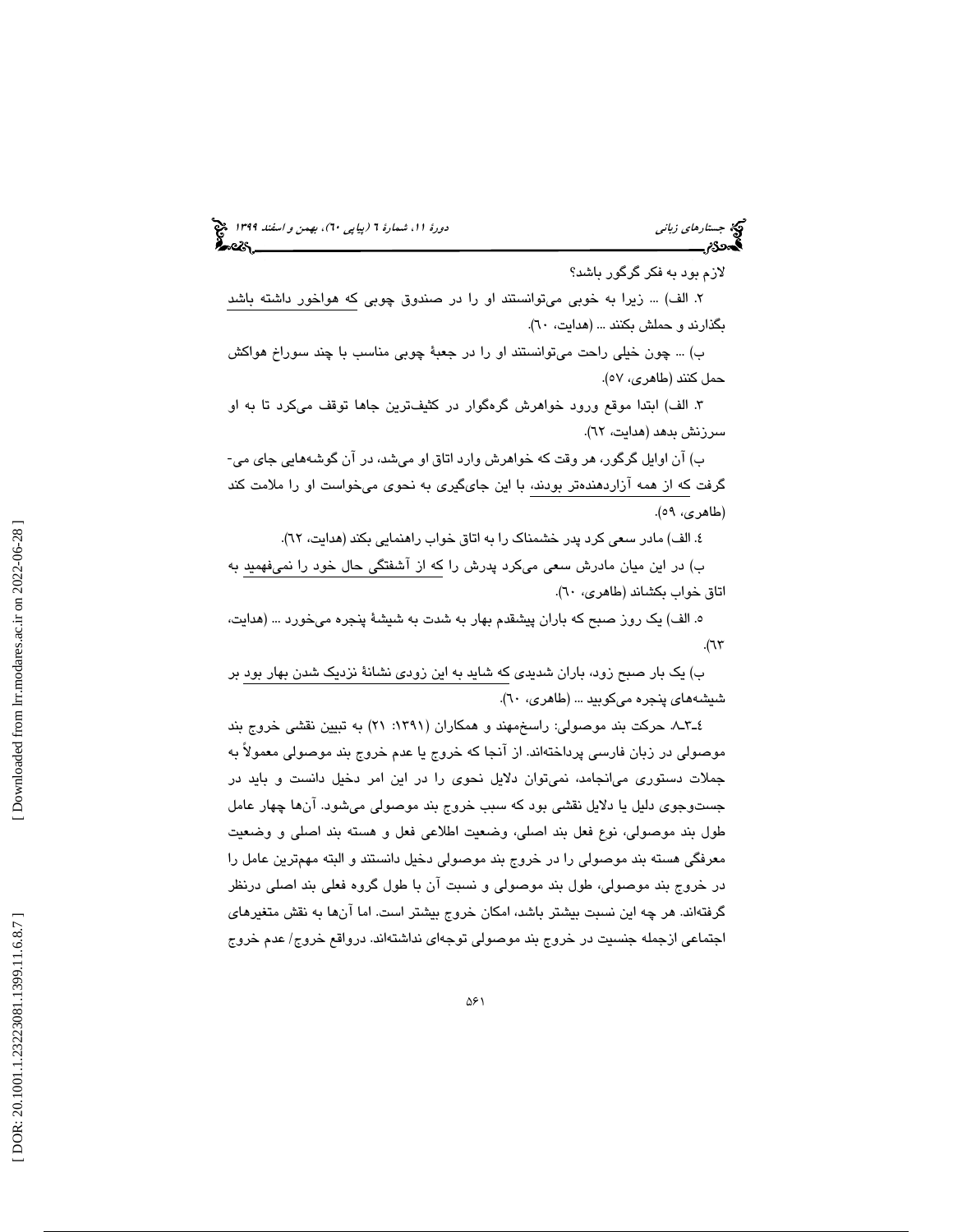بند موصولي بهمثابة تنوع نحوي محسوب ميشود و يافتههاي پژوهش حاضر نقش جنسيت را در تنوع نحوي ناشي از خروج/عدم خروج بند موصولي به تصوير كشيده است. فرايند گشتاري حركت بند موصولي ترجمههاي هدايت و طاهري به ترتيب ١١ و ١٥ مورد بوده است. يافتههاي پژوهش نشان ميدهد كه زنان نسبتبه مردان بيشتر از گشتار حركت بند موصولي استفاده ميكنند. نمونههايي از فرايند گشتاري حركت بند موصولي در دو ترجمه به شرح زير است:

. الف) ناچار شدند جواهرهاي خانواده را كه سابقاً در مجالس پذيرايي و جشنها باعث 1 سرافرازي مادر و خواهر بود بفروشند (هدايت، ٦٠).

ب) حتي كار به جايي رسيد كه تكههايي از جواهرات خانوادگي را فروختند كه پيشتر مادر و خواهرش در مهمانيها و جشنها با شوق زايدالوصفي به خود آويزان ميكردند (طاهري، 57.(

. الف) تعجبي نداشت كه در اين اواخر ترس دائمي مزاحم شدن را كه سابق به آن ميباليد 2 فراموش كرده باشد (هدايت، ٦٧).

ب) از اينكه اين اواخر اين قدر كم ملاحظة ديگران را ميكند چندان تعجبي نكرد؛ زماني بيش از هر چيز به ملاحظهكاري خود ميباليد (طاهري، ٦٤).

. الف) آقاي سامسا با لباس رسمي در حالي كه زنش را با يك بازو و دخترش را با بازوي 3 ديگر گرفته بود ظاهر شد (هدايت، 77 ).

ب) و آقاي زامزا با اونيفرمش پيدا شد كه يك بازو را همسرش و بازوي ديگرش را دخترش گرفته بود (طاهري، ٧٢).

. الف) و گرهگوار اغلب شبهايش را به تماشاي اين لباس كه پر از لك بود و دكمههاي 4 برقانداختهاش هميشه ميدرخشيد و زير آن مرد مسن در سكوت و ناراحتي ميخوابيد مي گذرانيد (هدايت، ٥٨).

ب) و گرگور غالباً تمام شب به اين لباس خيره ميشد كه پر از لكه بود و با آن دكمههاي طلايي هميشه برقانداختهاش برقبرق ميزد و پدر به ناراحتترين وجه و در عين حال با آرامش با آن ميخوابيد (طاهري، ٥٦).

9ـ3ـ4 . ناهمپايهسازي: در مقايسة دو ترجمة فارسي كتاب مسخ مشاهده شده است كه وقتي يك مترجم در ترجمه از جملات مركب همپايه و يا دو جملة مستقل استفاده كرده است،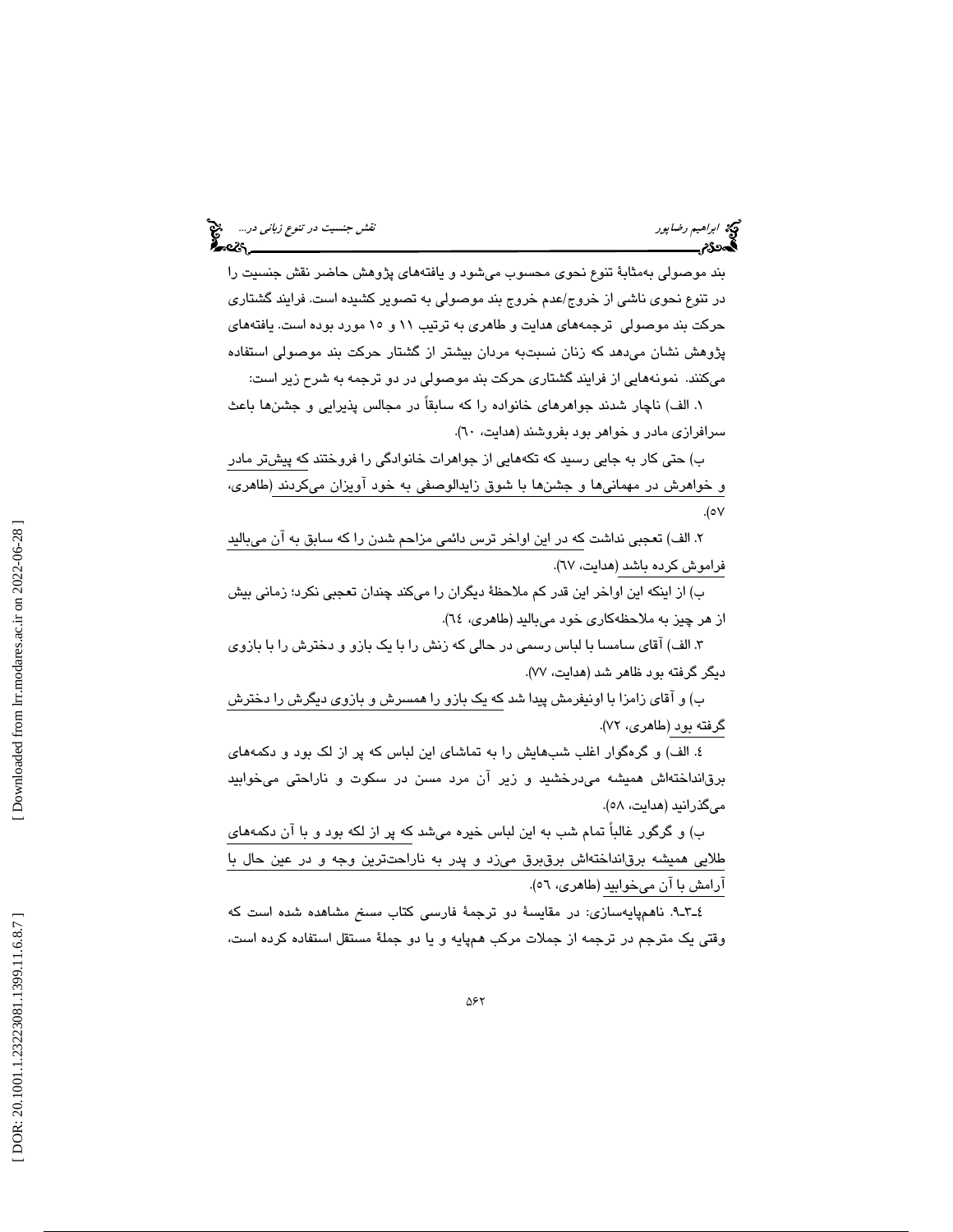مترجم ديگر در ترجمة همان گزارهها از جملات مركب ناهمپايه استفاده كرده است. درحقيقت يكي از بندهاي جملة همپايه و يا مستقل بهصورت جملة وابسته در جملات ناهمپايه ظاهر شده است. بنابراين، كشف چنين پديده نحوي در مقايسة ترجمهها يكي از نوآوريهاي مهم پژوهش حاضر محسوب ميشود. دادههاي پژوهش نشان ميدهد كه هدايت و طاهري از فرايند ناهمپايهسازي در ترجمه به ترتيب 120 و 94 مورد استفاده كردهاند. يافتههاي پژوهش حاكي از آن است كه مردان نسبت به زنان بيشتر از ناهمپايهسازي استفاده ميكنند. نمونههايي از فرايند ناهمپايهسازي به شرح زير است:

. الف) يك خدمتكار سرپايي بيوة پيري در اختيار آنها بود كه استخوانبندي درشتي 1 داشت. او در طي زندگي طويلش از بليههاي سختي نجات يافته بود و نميشد گفت كه حقيقتاً از گرهگوار متنفر است (هدايت، ٦٣).

ب) اين بيوهزن سالخورده كه به يمن هيكل استخواني درشت خود احتمالاً توانسته سختي- هاي زيادي را در طول عمر درازش پشت سر بگذارد، از گرگور واقعاً بيزار نبود (طاهري، ٦٠).

. حالا هر سة آنها در حالي كه روزنامه ميخواندند و سيگار ميكشيدند روي صندلي يله 2 داده بودند (هدايت، ٦٦).

ب) و حالا تكيه داده به پشتي صندلي، روزنامه ميخواندند و سيگار ميكشيدند (طاهري،  $\mathcal{M}$ ).

. پدر و مادر كه براي اولين مرتبه اتاقشان را اجاره داده بودند در تواضع و تكريم نسبت 3 به مهمانان زيادهروي ميكردند. روي صندليهاي خود نمينشستند از ترس اينكه مبادا مهمانان برنجند (هدايت، 67 ).

ب) پدر و مادرش ــ كه پيشتر هرگز اتاق اجاره ندادهاند و براي همين با مستأجرها با ادبي مفرط رفتار ميكردند ــ حتي جرئت نكردند كه روي صندليهاي خودشان بنشينند (طاهري،  $\Lambda$ 

. الف) دختر شروع به نواختن كرد در حالي كه پدر و مادر از دو طرف مختلف به حركات 4 دستش نگاه میکردند (هدايت، ٦٧).

ب) خواهرش بنا كرد به نواختن. پدر و مادر از دو طرف به دقت حركات دستانش را دنبال ميكردند (طاهري، ٦٤).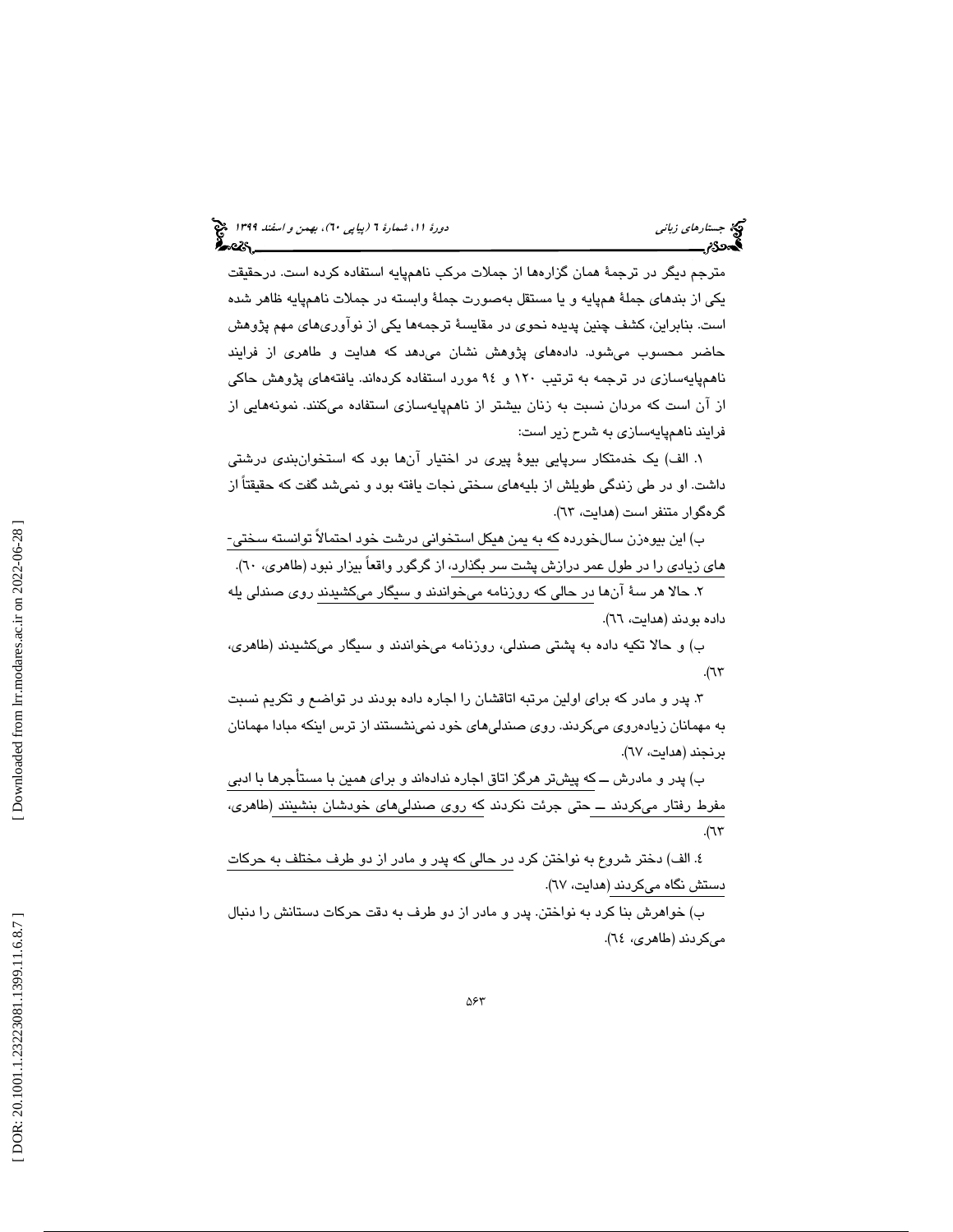٤ـ٣ـ-١٠. مركبسازي آغازگر: يكي از سازوكارهاي اساسي در تركيب دو يا چند جمله استفاده از فرايند مركبسازي آغازگر دو يا چند جمله است. شش مورد مركبسازي آغازگر در دو ترجمه يافت شده است. يافتههاي پژوهش نشان ميدهد كه هر يك از مترجمان در سه مورد از مركبسازي آغازگر استفاده كردهاند. بنابراين، جنسيت نقشي در مركبسازي آغازگر ندارد:

۰. الف) پدر با سەپايە آمد و مادر با نت موسىقى و خواهر هم با ويلن (هدايت، ٦٧). ب) چيزي نگذشت كه پدر گرگور با سهپايه، مادرش با برگه نت و خواهرش با ويلن آمد (طاهري، ٦٣). ۲. الف) حالا خواهر و مادر آشپزی را به گردن گرفته بودند (هدایت، ٤٠).

ب) حالا خواهر مجبور بود كه در آشپزي هم به مادرش كمک كند (طاهري، ٤٠). ۳. الف) همهٔ خویشانش و خود او به این كار عادت كرده بودند (هدایت، ٤١). ب) همه اصلاً به اين وضع عادت كرده بودند، هم خانواده و هم گرگور (طاهري، 41 ). ٤. الف) دو زن كه با اضطراب متوجهٔ عملیات او بودند لبخند خوشحالی زدند (هدایت، ٦٦). ب) و مادر و خواهر كه با دلواپسي تماشا ميكردند، نفسي به راحتي كشيدند و لبخند به لب آوردند (طاهري، ٦٢).

# . بحث و نتيجهگيري 5

یافتههای پژوهش نشان میدهد که جنسیت نقش اساسی در تنوع زبانی ازجمله واژگانی، صرفي و نحوي را در زبان فارسي ايفا ميكند. زنان و مردان بهسبب دارا بودن فضاي واژگاني گسترده در ذهن ميتوانند در بازنمايي معنا از واژههاي خاصي استفاده كنند. بررسي دادههاي پژوهش حاكي از آن است كه تعداد كل تنوعات واژگاني 505 مورد بوده است. از اين تعداد كل تنوع واژگاني، سهم هر يك از تنوعات اجزاي كلام ازجمله تنوع فعلي 398 مورد، تنوع اسمي 51 مورد، تنوع صفتی ۳۹ مورد و تنوع قیدی ۱۷ مورد بوده است. همچنین، یافتههای پژوهش نشان ميدهد كه سهم جنسيت در تنوع صرفي نسبتبه تنوعات واژگاني و نحوي كمتر است. یافتههای پژوهش نشان میدهد که هدایت و طاهری از فرایندهای نحوی مختلف زایشی، نقشگرايي و شناختي ازجمله مبتداسازي، قلب نحوي، ساخت اسنادي، كاربرد افزودهها، ساخت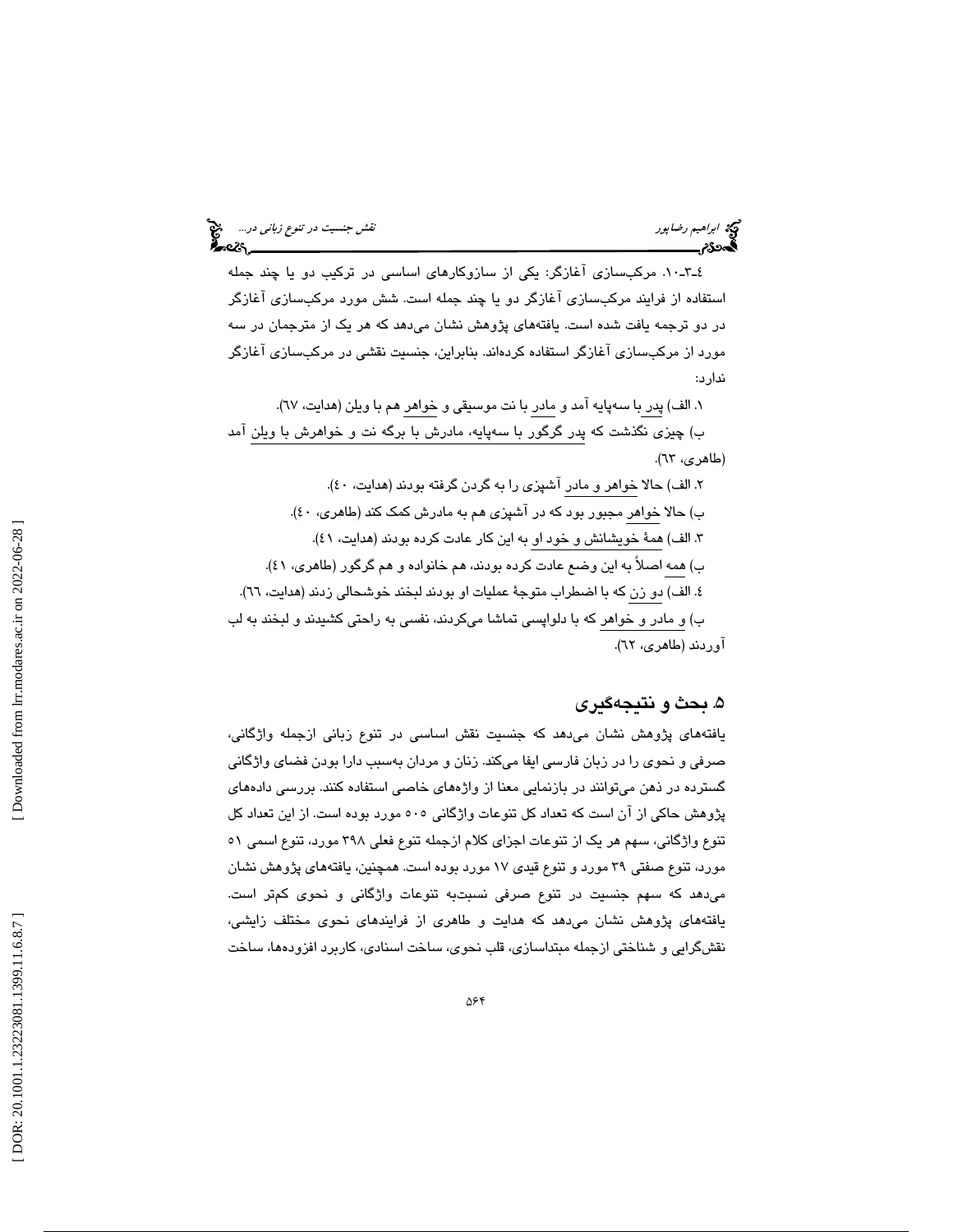شبهاسنادي، كاربرد ادات استفهام، سببيسازي، موصوليسازي، حركت بند موصولي، ناهمپايهسازي و مركبسازي آغازگر توجه جهت ايجاد تنوع نحوي در ترجمه استفاده كرده- اند. از ميان فرايندهاي نحوي مذكور رابطة تنگاتنگي بين متغير اجتماعي جنسيت و متغيرهاي زباني ازجمله قلب نحوي، كاربرد افزودهها، كاربرد ادات استفهام، سببيسازي، موصوليسازي، حركت بند موصولي و ناهمپايهسازي وجود دارد. هدايت و طاهري از فرايند قلب نحوي در ترجمه به ترتيب ٢٨ و ١٦ مورد استفاده كردهاند كه تفاوت تقريباً زيادي بين آنها وجود دارد. بنابراين، ميتوان مدعي شد كه مردان بيشتر از زنان از فرايند قلب نحوي استفاده ميكنند. دادههاي پژوهش نشان ميدهد كه طاهري در ترجمه در 30 مورد خلاف هدايت از افزودهها بيشتر استفاده كرده است. بنابراين، رابطة تنگاتنگي بين جنسيت و كاربرد افزودهها وجود دارد. هدايت و طاهري از ادات استفهام «آيا» به ترتيب ١٦ و ٧ مورد در متن ترجمه استفاده كردهاند. ميتوان مدعي شد كه مردان نسبتبه زنان بيشتر از ادات استفهام استفاده ميكنند. بررسي دادههاي پژوهش نشان ميدهد كه در هر يك از متون ترجمه 14 مورد از ساخت سببي استفاده شده است و نكتة حائز اهميت آن است كه در بيشتر موارد ترتيب سبب و نتيجه در دو متن عكس هم بوده است. به عبارت ديگر ترتيب سبب و نتيجه در ترجمة هدايت بهصورت سبب+ نتيجه و اما در ترجمة طاهري بهصورت نتيجه+ سبب بوده است. بنابراين، ميتوان دريافت كه ترتيب سبب و نتيجه در ساخت سببي رابطة مستقيمي با جنسيت دارد. دادههاي پژوهش حاكي از آن است كه فرايند موصوليسازي در ترجمههاي هدايت و طاهري بهترتيب 83 و 49 مورد بوده است. ميتوان نتيجه گرفت كه مردان نسبتبه زنان بيشتر از فرايند موصوليسازي استفاده ميكنند. فرايند گشتاري حركت بند موصولي ترجمههاي هدايت و طاهري بهترتيب 11 و 15 مورد بوده است. ميتوان نتيجه گرفت كه زنان نسبتبه مردان بيشتر از گشتار حركت بند موصولي استفاده ميكنند. دادههاي پژوهش نشان ميدهد كه هدايت و طاهري از فرايند ناهمپايهسازي در ترجمه بهترتيب 120 و 94 مورد استفاده كردهاند. بنابراين، ميتوان نتيجه گرفت كه مردان نسبتبه زنان بيشتر از ناهمپايهسازي استفاده ميكنند. يافتههاي پژوهش نشان ميدهد كه تعامل تنگاتنگي بين زبانشناسي اجتماعي و دستور زايشي وجود دارد. همانگونه كه در مقدمه پژوهش حاضر آمده است، يكي از چالشهاي اساسي در مطالعات تنوعات زباني بحث جايگاه تنوع در نظام زبان در ذهن و نحوة تعامل بين دستور زايشي و زبانشناسي اجتماعي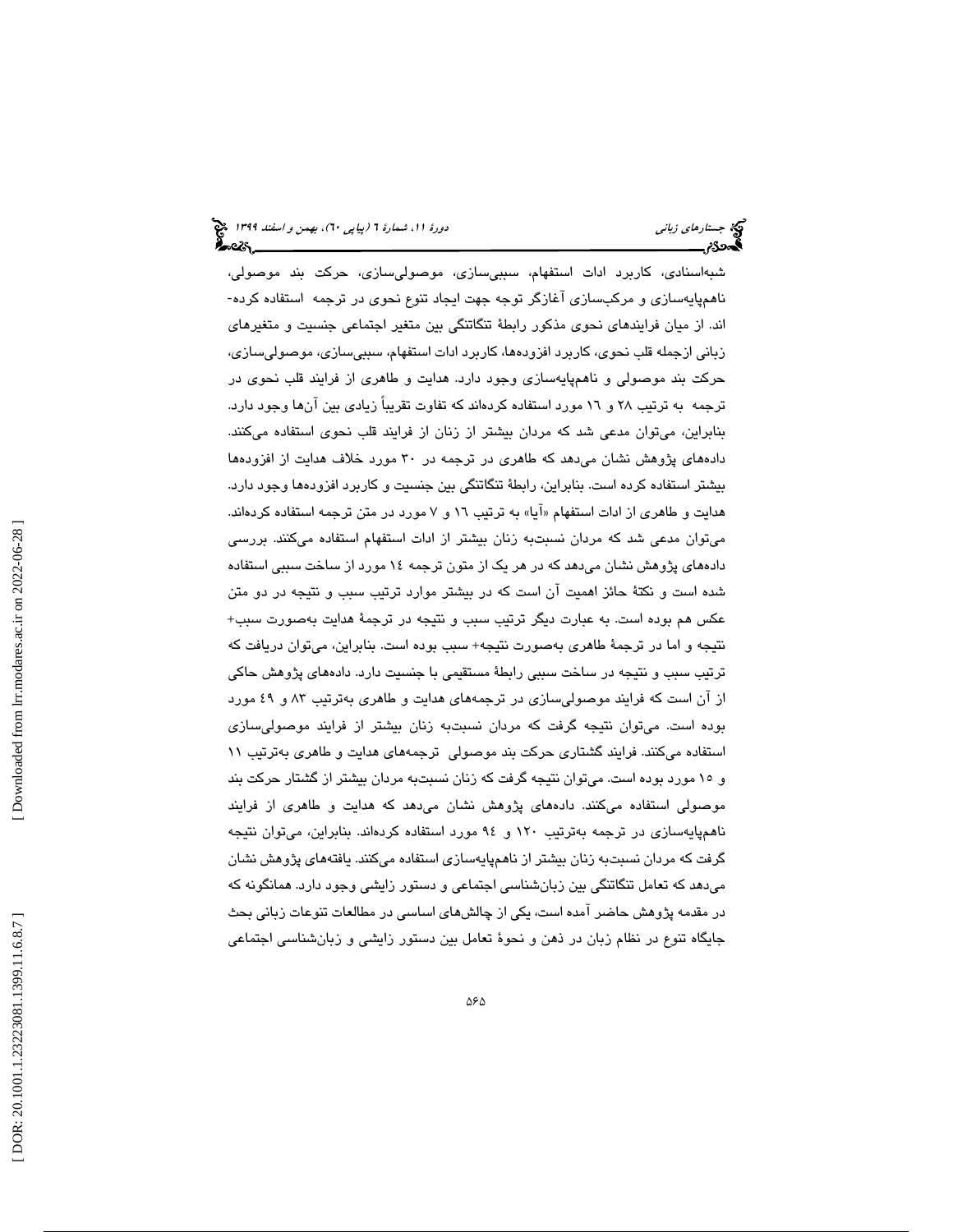در بحث تنوع زباني است. درنهايت، كارنيپس و كاريگان (2005) در بحث نحو و تنوع به اين نتيجه رسيدهاند كه تعامل بين نحو و زبانشناسي اجتماعي وجود دارد و چنين بحثي در زبان- شناس*ی* اجتماعی بهعنوان شاخهٔ نحوشناسی اجتماعی مطرح شده است. اگرچه آرمانگرایی<sup>۲۲</sup> و جامعهٔ زبانی همگن™ همواره مورد استناد چامسکی بوده است و منطق طرح این دو مفهوم توصيف زبانآموزي كودك (يعني فراگيري زبان جامعة زبانياي كه او در معرض آن است)، تحليل قضاوتهاي سخنگوي بومي زبان نسبتبه دادههاي آن زبان و نيز توصيف دانش زباني سخنگوي بومي زبان فارغ از عوامل و تنوعهايي همچون تداخل لهجههاي جغرافيايي، لهجههاي اجتماعي، سبكها و تفاوتهاي زباني فردي، خطاها و لغزشها در گفتار بوده است كه بيگمان خود حيطة مطالعة گروه ديگري از زبانشناسان را تشكيل ميدهد (دبيرمقدم، :1383 23) ، اما در پژوهش حاضر خلاف نظرية زايشي مشاهده ميشود و درواقع شاهد تنوعات نحوي متأثر از گشتارها در دو ترجمه هستيم. بنابراين يافتههاي پژوهش نظرية توانش ارتباطي ( ,Canale 1983) را تأييد ميكند كه در ذهن هر گويشوري چهار توانش دستوري، جامعهشناسي زبان، توانش گفتماني و توانش راهبردي وجود دارد. با قدري تعديل نظرية توانش ارتباطي كنل 1983) يعني پذيرش روابط دو و چند جانبه بين چهار توانش مذكور ميتوان تنوع زباني را ) توجيه كرد. به عبارت ديگر، تنوع زباني بهطور همزمان محصول تعامل ميان سه توانش توانش دستوري، جامعهشناسي زبان و توانش گفتماني است كه درحقيقت رابطة سه جانبه متقابل ميان گشتارهاي اختياري، متغيرهاي اجتماعي و ساخت اطلاع برقرار است. ايليس (134-135 1994:) در مطالعات فراگيري زبان دوم ردهشناسي تنوع را در انتخاب صورت زبان مطرح كرده است كه تنوع در صورت زبان شامل دو نوع تنوع افقي (همزماني) و تنوع عمودي (درزماني) است. تنوع افقي شامل تنوع دروني در زبانآموز و تنوع بينافردي است. تنوع بينافردي بازتاب عوامل فردي نظير انگيزش و شخصيت است، اما چنين تنوعي محصول عوامل اجتماعي نظير طبقة اجتماعي و گروه قومي است. ازآنجايي كه اين عوامل اجتماعي در تنوع دروني هم نقش دارند، بهطور وضوح تعامل بين عوامل فردي زبانآموز نظير جنسيت و طبقة اجتماعي و عوامل موقعيتي درگير در تغيير سبک وجود دارد و نشانگرهای<sup>،۳</sup> درگير در تنوع سبکي همچنين بهمثابهٔ شاخصهای اجتماعی°<sup>٬</sup> عمل میکنند. تنوع درونی شامل تنوع نظاممند و تنوع غیرنظام-مند(آزاد) است. تنوع نظاممند محصول تأثير عوامل بيروني بر بافت زباني، بافت موقعيتي و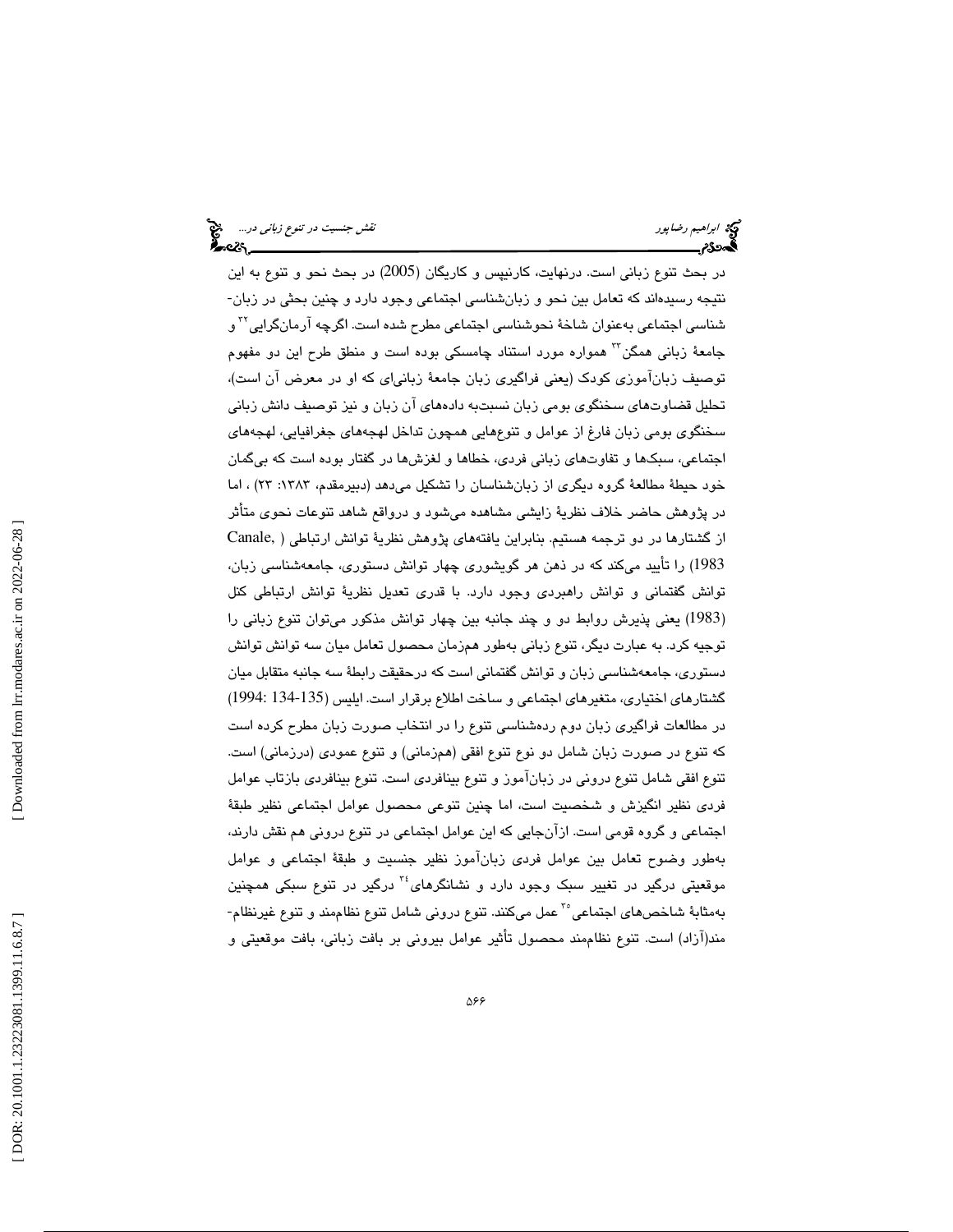بافت روانشناسيزبان است كه درحقيقت به تنوع صورت ـ نقش منجر خواهد شد. تمامي سه نوع بافت زباني، موقعيتي و روانشناسي زبان ممكن است بر زبانآموزان در انتخاب صورت جهت بازنمايي نقشهاي خاص زباني تأثير بگذارند. تنوع صورت -نقش از طريق تحليل صورت ـ نقش قابل توصيف است. زبانآموزان شبكهاي از روابط صورت ـ نقش را ميسازند و توصيف اين شبكهها سرنخهايي را دربارة ماهيت نظام دروني زبانآموزان فراهم ميسازند. بنابراين ردهشناسي تنوع ايليس (1994) هم تأييدكنندهٔ حاكميت نظريهٔ توانش ارتباطي در تحليل تنوع زباني است. تا جايي كه نگارنده مطالعات مختلف را در حوزة تنوع زباني بررسي كرده است، هيچ پژوهشي در زمينة تعامل بين دستور زايشي و زبانشناسي اجتماعي تاكنون چه در داخل كشور و چه در خارج از كشور انجام نشده است و درحقيقت پژوهش حاضر براي اولين بار با استفاده از بررسي ترجمه بهمنزلة يكي از تكنيكهاي مهم جهت مطالعات تنوع زباني به اين موضوع پرداخته است.

۶. پینوشتها

- 1. Labov
- 2. variation theory
- 3. paradigms
- 4. Beeman
- 5. Adli
- 6. Tagliamonte
- 7. pied piping
- 8. Borer
- 9. Hudson
- 10. James & Drakich
- 11. Holmes
- 12. Barbiers
- 13. Kroch
- 14. stylistic rules
- 15. heavy NP-shift
- 16. Adger & Smith 17. social dynamics
- 18. King & Muysken
- 19. Van Gelderen
- 20. Benincà & Poletto
- 21. Gervain & Zemplén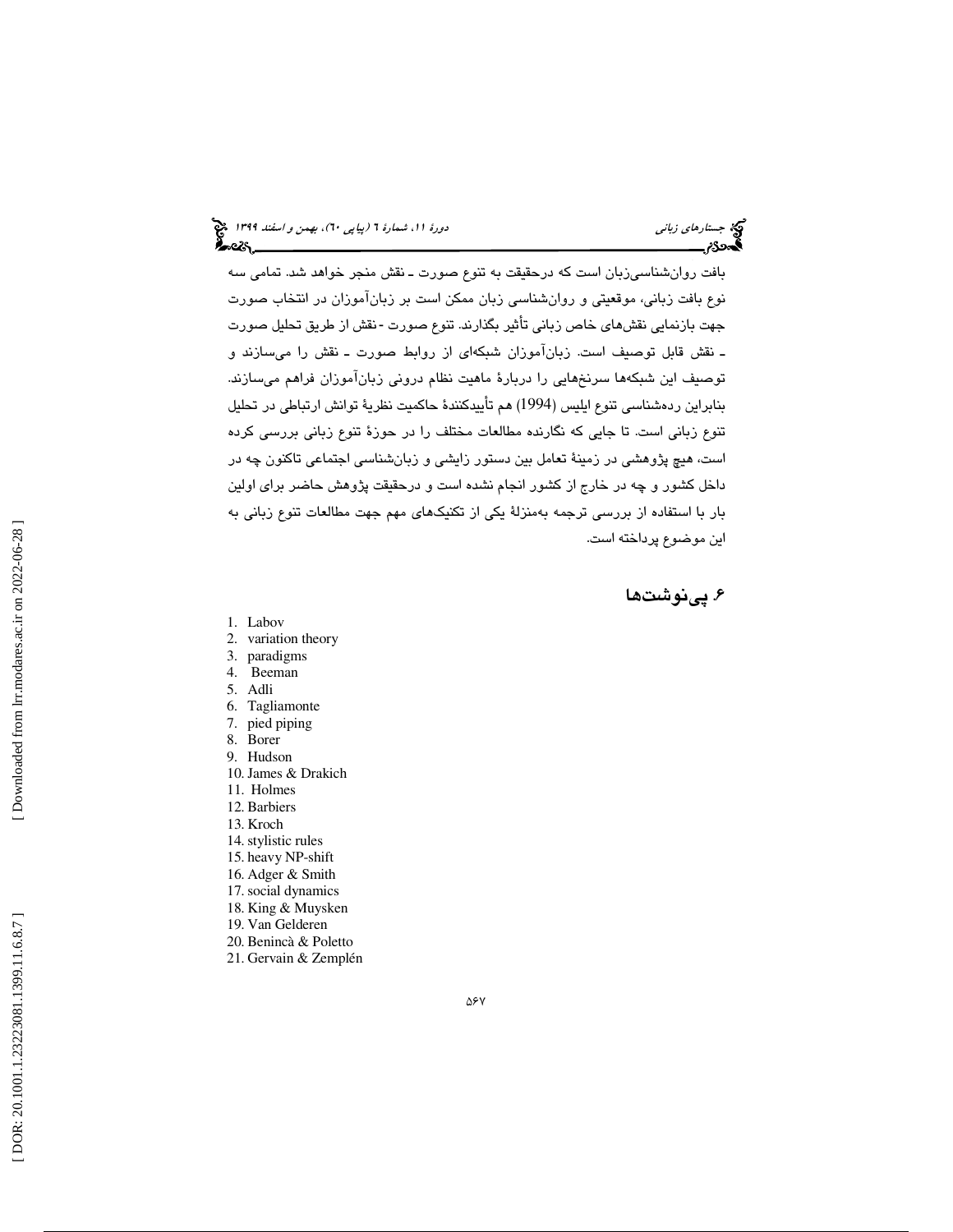ابراهيم رضاپور نقش جنسيت در تن*وع زباني در...*... ابراهيم رضاپور<br>**ابتدائی نقش جنسي به ابتدائي در تنوع زباني در تنوع زباني در تنوع زباني در...**<br>ابتدائي ابتدائي ابتدائي در تنوع ابتدائي در تنوع زباني در تنوع زباني در تنوع زب 22. underspecification

- 23. topicalization 24. adjuction 25. Rizzi 26. scrambling 27. transitivity 28. Haspelmath 29. Talmy 30. serial causation 31. relativization 32. idealization
- 
- 33. homogeneous speech community
- 34. markers
- 35. social indicators

### ۷. منابع

- آهنگر، ع،. و شاهسوار، م. (1393). تأثير متغيرهاي اجتماعي بر كاربرد متغيرهاي زباني فارسي در نهبندان: ساخت هجا، عناصر ساختواژي و نحوي. زبانپژوهي دانشگاه الزهرا(س)، 13 ،7- 43.
- احمدخاني، م.ر،. كرد زعفرانلو كامبوزيا، ع،. و حاجي حسنلو، ل. (1395). واجشناسي اجتماعی: بررسی موردی قلب واجی در زبان فارسی. ج*ستارهای زبانی، ٤*(٣٢)، ٢١–٣٧.
- بيمن، و. (1986). زبان، منزلت و قدرت در ايران. ترجمة ر. مقدمكيا (1393). تهران: نشر ني.
	- دبیرمقدم، م. (١٣٦٧). ساختهای سببی در زبان فارسی. *زبانشناسی، ۱،* ۱۳–۷۰
- دبيرمقدم، م. (1383). زبانشناسي نظري، پيدايش و تكوين دستور زايشي (ويراست دوم). تهران: سمت.
	- راسخمهند، م. (١٣٨٦). ساخت ناگذرا در فارس*ی. زبان و زبان شناسی، ٥،* ۱–۲۰.
- راسخ مهند، م،. عليزاده صحرايي، م،. ايزديفر، ر،. و قياسوند، م. (1391). تبيين نقشي خروج بند موصولی در زبان فارس*ی. پژوهشهای زبانشناسی، ۱، ۲*۱–۶۰.
- رضاپور، ا. (1394). تحليل انتقادي استعارة دستوري در گفتمان سياسي روزنامههاي داخلی. *پژوهشهای زبانشناسی، ۱*(۱۲)، ۶۹-۲۶.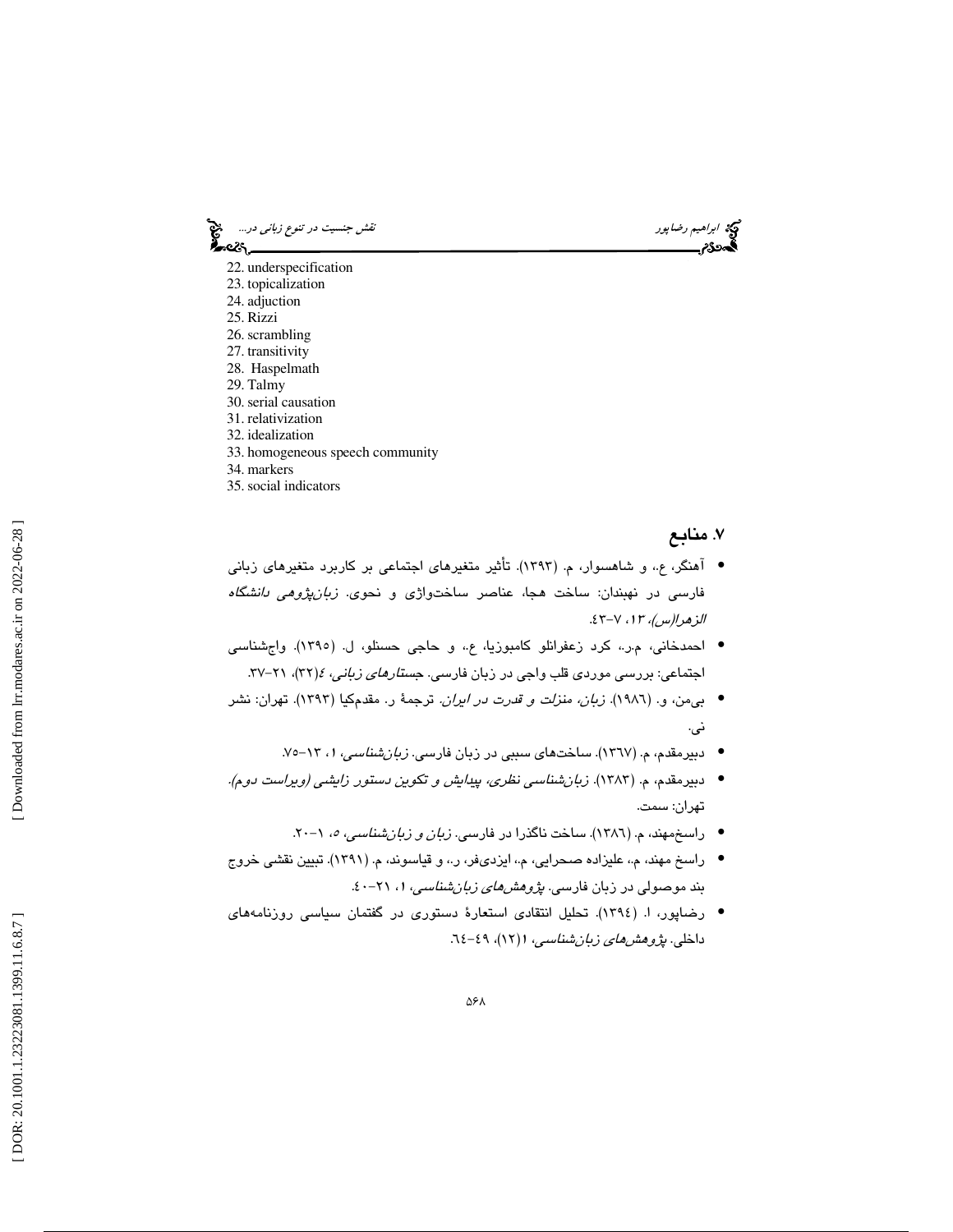- رضاپور، ا. (1396). تعامل نحو و زبانشناسي اجتماعي: تحليلي جامعهشناختي بر كاربرد چند ساخت نحوی فارسی براساس نظریهٔ تنوعات زبانی لباو. *زبانپژوهی دانشگاه* الزهرا(س)، ٢٢، ٧٧-١٠٥.
	- صفوي، ك. (1379). درآمدي بر معنيشناسي. تهران: پژوهشگاه فرهنگ و هنر اسلامي. •
- غفارثمر، ر،. و يزدانمهر، ا. (1391). تحليل گونههاي واژگاني ـ نحوي بيان آينده در زبان فارسي زير تأثير عوامل اجتماعي. *زبان و زبان شناسي، ١٦،* ٩٥-١١٤.
	- كافكا، ف. (1915). مسخ. ترجمة ص. هدايت (1385). تهران: جامهدران.
		- كافكا، ف. (1915). مسخ. ترجمة ف. طاهري (1394). تهران: نيلوفر. •
- مدرسي، ي. (1391). درآمدي بر جامعهشناسي زبان. تهران: پژوهشگاه علوم انساني و مطالعات فرهنگي.

#### **References**

- Adger, D. & Smith J. (2003). Variation and the functional lexicon: A case study in auxiliary deletion. Abstract for the 'Syntactic Variation' Workshop at the *Second International Conference on Language Variation and Change*, QueenMary, University of London & University of York.
- Adger, D. & Smith, J. (2005). Variation and the minimalist program. In Cornips, L. & Corrigan, K. (eds.). *Syntax and variation: Reconciling the biological and the social.* Amsterdam: John Benjamins. 149-178.
- Adli, A.(2004). *Grammatische variation und sozialstruktur.* Berlin: Akademie Verlag.
- Adli, A.(2006). French wh-in-situ questions and syntactic optionality: Evidence from three data types. *Zeitschrift für Sprachwissenschaft 25*(2). 163–203.
- Adli,A.(2013). Syntactic variation in French *Wh*-questions: A quantitative study from the angle of Bourdieu's sociocultural theory**.** *Linguistics* 2013; 51(3): 473 – 515.
- Ahangar, A.A. (2014). The effect of social variables on the use of linguistic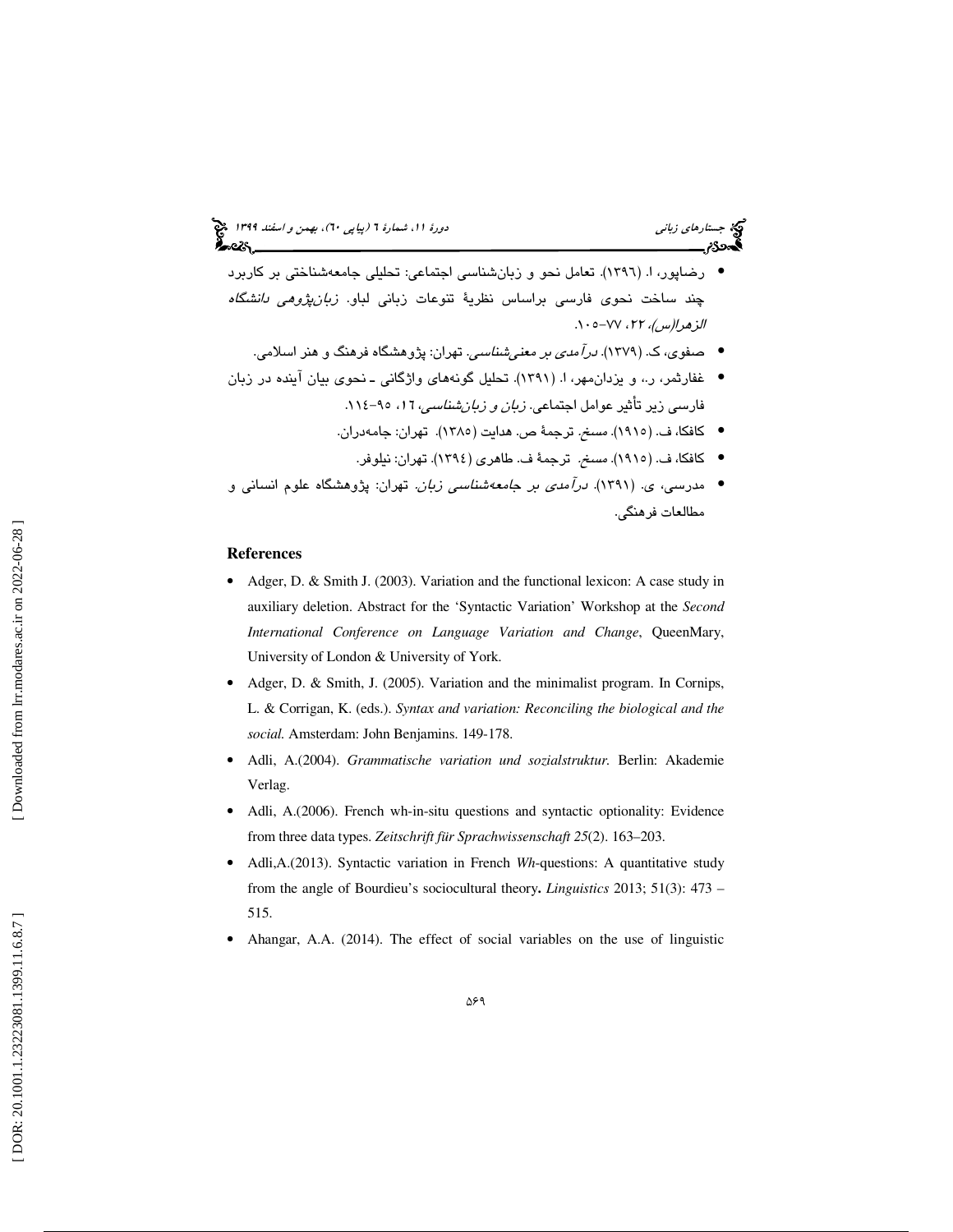ابراهيم *رضاپور نقوع زباني در...*<br>ابراهيم *رضاپور* نقش جنسيت در تن*وع زباني در*... be 25



variables of Persian in Nehbandan: Syllable structure, morphological and syntactic elements. *Journal of Language Research, Alzahra University*, *13*. 7- 43.[In Persian].

- Ahmadkhani, M.R., Kord Zaferanloo Kambozia, A. & Haji Hasanloo, L. (2016). Phonological metathesis in Persian: Intersection of phonology and sociology. *Language Related Research* , *4*(32). 21-37.[In Persian].
- Barbiers, S. (2000). Microvariation in negation in vatieties of Dutch. In preparation of the Dutch – Flemish research project Syntactic Atlas of the Dutch Dialects (SAND).*Meertens Institute of the Royal Netherlands Academy of Sciences.*
- Barbiers, S. (2005). Word order variation in three-verb clusters and the division of labour between generative linguistics and sociolinguistics. In Leonie Cornips & Karen P. Corrigan(eds.), *Syntax and variation: Reconciling the biological and the social* Amsterdam & Philadelphia: John Benjamins, 233–264.
- Beeman, W. (1986). Language, status and power in Iran. Translated by R. Moghaddam Kiya(2014). Tehran: Ney .[In Persian].
- Benincà, P. and Poletto, C. (2005). The third dimension of person features. In Cornips, L. & Corrigan, K. (eds.). *Syntax and variation: Reconciling the biological and the social.* Amsterdam: John Benjamins. 265-300.
- Canale, M. (1983). From communicative competence to communicative language pedagogy. *Language and Communication.* Richards, J. C., & R. W. Schmidt (Eds.). London: Longman. 2-27.
- Chambers, Jack K., Trudgill, P. & Schilling-Estes, N. (Eds.). (2002). *The Handbook of language variation and change*. Oxford: Blackwell.
- Chomsky, N. (1981). *Lectures on government and binding*. Dordrecht: Foris.
- Chomsky, N. (1986). *Knowledge of language: its nature, origin, and use*. New York: Praeger.
- Chomsky, N. (1988). *Lectures on government and binding*. Foris Publications,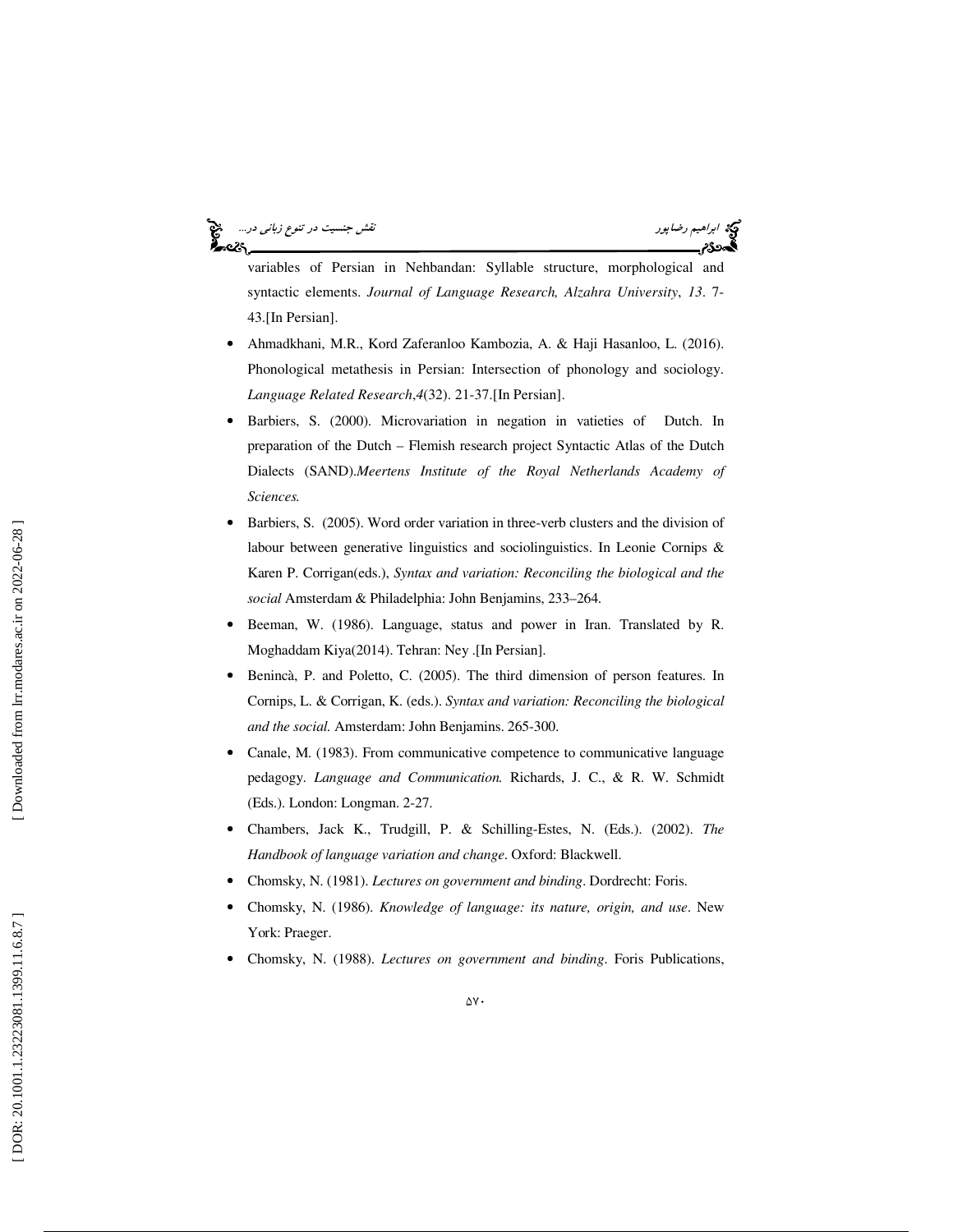# (پياپي 60)، بهمن و اسفند 1399 جستارهاي زباني دورة ،11 شمارة 6



Dordrecht, Holland.

- Chomsky, N. (1991). Some notes on economy of derivation and representation. In Robert Freidin (ed.), *Principles and parameters in comparative grammar*, 417– 454. Cambridge,MA: MIT Press.
- Cornips, L. & Corrigan, K. (eds.) (2005). *Syntax and variation: Reconciling the biological and the social.* Amsterdam: John Benjamins.
- Dabirmoghaddam, M. (1988). Causative construction in Persian. *Journal of Linguistics* , *1* 13-75.[In Persian].
- Dabirmoghaddam, M. (2004). *Theoretical linguistics, emergence and development of generative grammar* (2<sup>nd</sup> Edition). Tehran: Samt. [In Persian].
- Ellis, R. (1994). *The study of second language acquisition*. Oxford: Oxford University Press.
- Gervain, J. & Zemplén, G. (2005). Focus raising: A paradigmatic example of the treatment of syntactic variation. In Cornips, L. & Corrigan, K. (eds.). *Syntax and variation: Reconciling the biological and the social.* Amsterdam: John Benjamins.123-145.
- Fasold, R. W. (2013). Variation and syntactic theory. In *J.K. Chambers and N. Schilling(eds.)* . *The handbook of language variation and Change.* UK: Wiley-Blackwell. 185-202.
- Ghafar Samar, R. & Yazdanmehr, E. (2012). Analyzing morpho-syntactic variants of future expression influenced by social factors in Persian. *Journal of Language and Linguistics*, No. 16. 95-114.[In Persian].
- Halliday, M. A. K. (1994). *An introduction to functional grammar* (2nd ed.). London: E. Arnold.
- Halliday, M. A. K. & Matthiessen, Christian M. I. M. (2004). *An introduction to functional grammar* (3rd ed. / rev. by Christian M.I.M. Matthiessen). London: Arnold.
- Haspelmath, M. (1993). More on the typology of inchoative/causative verb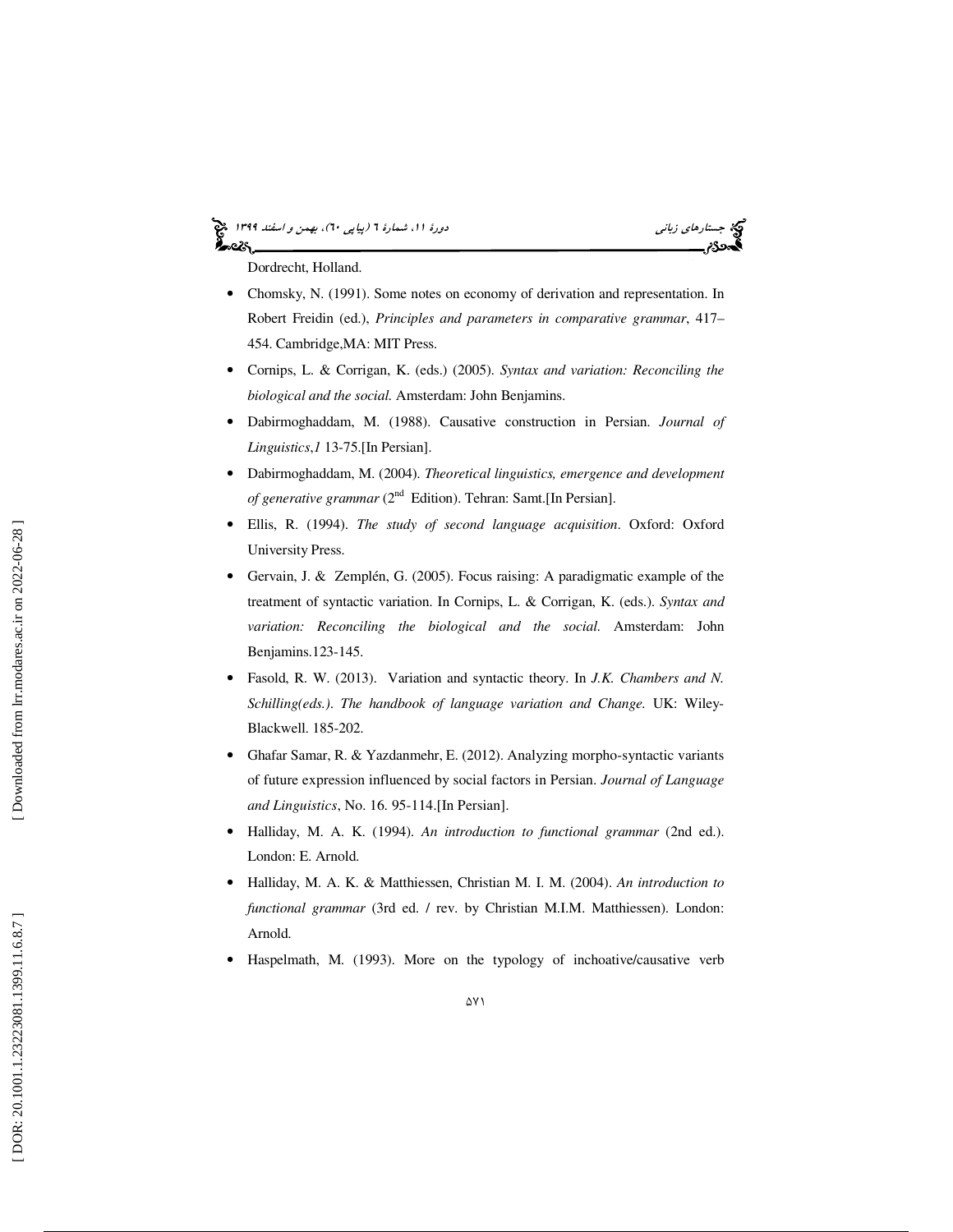#### ابراهيم *رضاپور نقوع زباني در...*<br>ابراهيم *رضاپور* نقش جنسيت در تن*وع زباني در*... અવ્હ



alternations. In Bernard Comrie and Maria polinsky(eds.). causatives and transitivity. Amsterdam:John Benjamins. 87-120.

- Henry, A. (1995). *Belfast English and Standard English: Dialect variation and parameter setting*. Oxford: Oxford University Press.
- Henry, A. (2002). Variation and syntactic theory. In Chambers, Jack K., Peter Trudgill, & Natalie Schilling-Estes (Eds.). (2002). *The handbook of language variation and change*. Oxford: Blackwell, 267–282.
- Holmes, J. (1992). *An introduction to sociolinguistics*. London: Longman.
- Holmes, J. (1998). Women's talk: The question of sociolinguistic universals. In Coates, J. (ed.) (1998). *Language and gender: A reader*. Oxford: Blackwell.
- Hudson, R. A. (1996). *Sociolinguistics*. 2nd edn. Cambridge: Cambridge University Press.
- James, D. & Drakich .J. (1993). Understanding gender differences in amount of talk: A critical review of research. In Tannen, D. (1993). *Gender and conversational interaction*. New York: Oxford University Press.
- Kafka, F. (1915). *The Metamorphosis.* Translated by F. Taheri (2015). Tehran: Jamehdaran .[In Persian].
- King, R. (2005). Morphosyntactic variation and theory: Subject-verb agreement in Acadian French . In Cornips, L. & Corrigan, K. (eds.). *Syntax and variation: Reconciling the biological and the social.* Amsterdam: John Benjamins.199-229.
- Kroch, A. (1989). Reflexes of grammar in patterns of language change. *Language Variation and Change, 1*, 199–244.
- Labov, W. (1969). Contraction, deletion, and inherent variability of the English copula. *Language*. 45.715-762.
- Langacker, R. W. (1987). *Foundations of cognitive grammar. 1*: Theoretical prerequisites. Stanford, CA: Stanford University Press.
- Meechan, M. & Foley. M. (1994). On resolving disagreement: Linguistic theory and variation – *There's Bridges*. *Language Variation and Change, 6*, 83–85.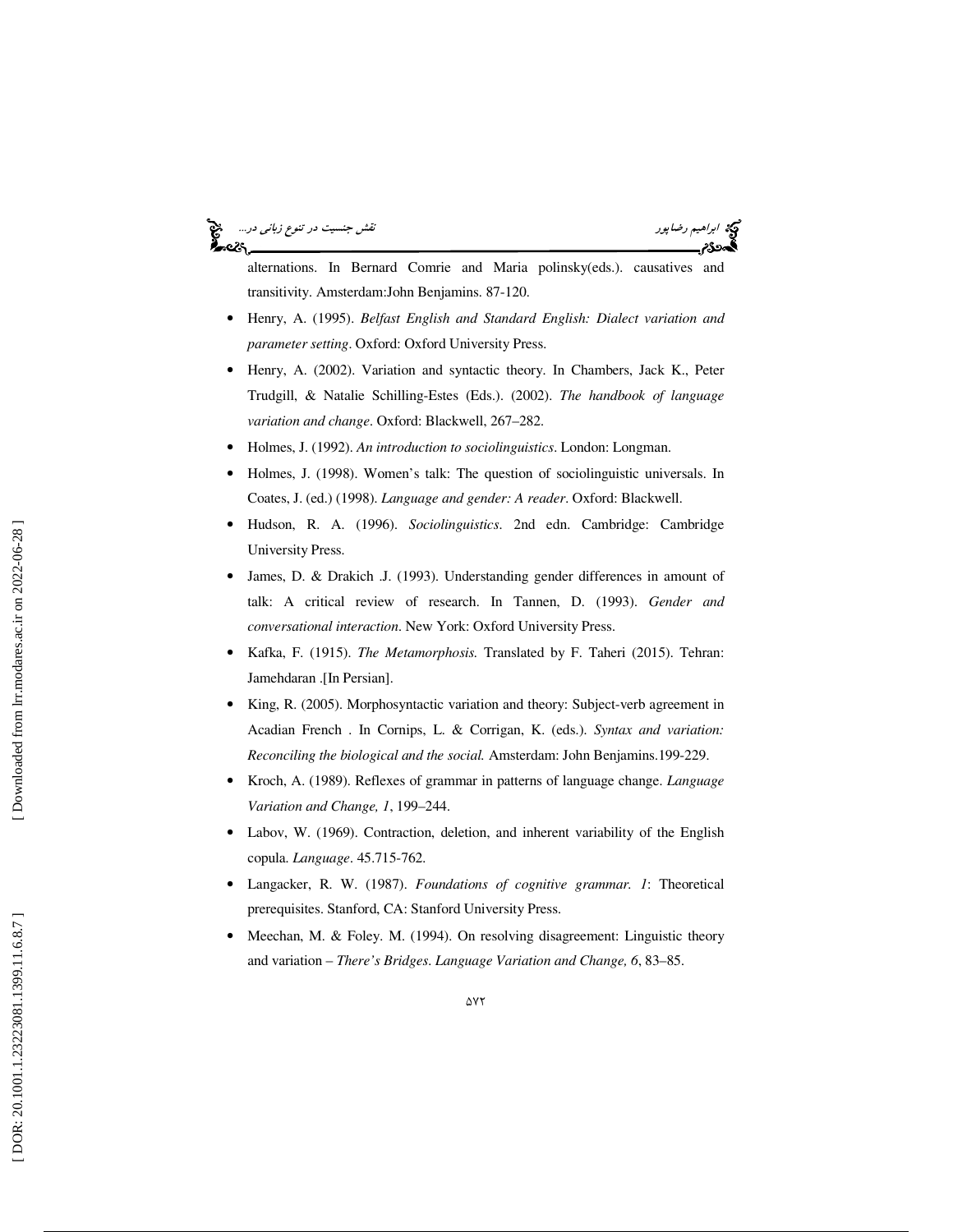# (پياپي 60)، بهمن و اسفند 1399 جستارهاي زباني دورة ،11 شمارة 6

- Modaresi, Y. (2012). *An introduction to sociolinguistics*. Tehran: Institute for Humanities and Cultural Studies. [In Persian].
- Muysken, P. (2005). A modular approach to sociolinguistic variation in syntax: The gerund in Ecuadorian Spanish. In Cornips, L. & Corrigan, K. (eds.). *Syntax and variation: Reconciling the biological and the social.* Amsterdam: John Benjamins.31-54.
- Rasekhmahand, M. (2007). Inchoative in Persian. *Journal of Language and Linguistics*, 5. 1-20.[In Persian].
- Rasekhmahand, M., Alizadeh Sahraie, M., Izadifar R. & Ghiasvand M. (2012). Functional explanation of relative clause extraposition in Persian. *Journal of Researches in Linguistics*, *1*. 21-40.[In Persian].
- Rezapour, E. (2015). Critical analysis of grammatical metaphor in political discourse of local newspapers. *Researches in Linguistics*. *1*(2). 49-64.[In Persian].
- Rezapour, E. (2017). The interface of syntax and sociolinguistics: sociolinguistic analysis of some Persian syntactic structures based on Labov' variation theory. *Journal of Language Research*, Alzahra University, *22*. 77-105.[In Persian].
- Rizzi, L. (1997). The fine structure of the left periphery. In L. Haegeman(ed.). Elements of grammar, 281-337, Kluwer Academic Publishers.
- Safavi, K. (2000). *An introduction to semantics*. Tehran: Research Center for Islamic Arts and Culture .[In Persian].
- Sells, P., Rickford, J. R. & Wasow, Th. (1996a). An Optimality theoretic approach to variation in negative inversion in AAVE. *Natural Language and Linguistic Theory, 14*, 591–627.
- Sells, P., Rickford, J. R. & Wasow, Th. (1996b). Variation in negative inversion in AAVE: An optimality theoretic approach. In Jennifer Arnold, Renée Blake, Brad Davidson, Scott Schwenter, & Julie Solomon (Eds.), *Sociolinguistic variation: Data,theory and analysis* (pp. 161–176). Stanford: Centre for the Study of Language and Information (CSLI).